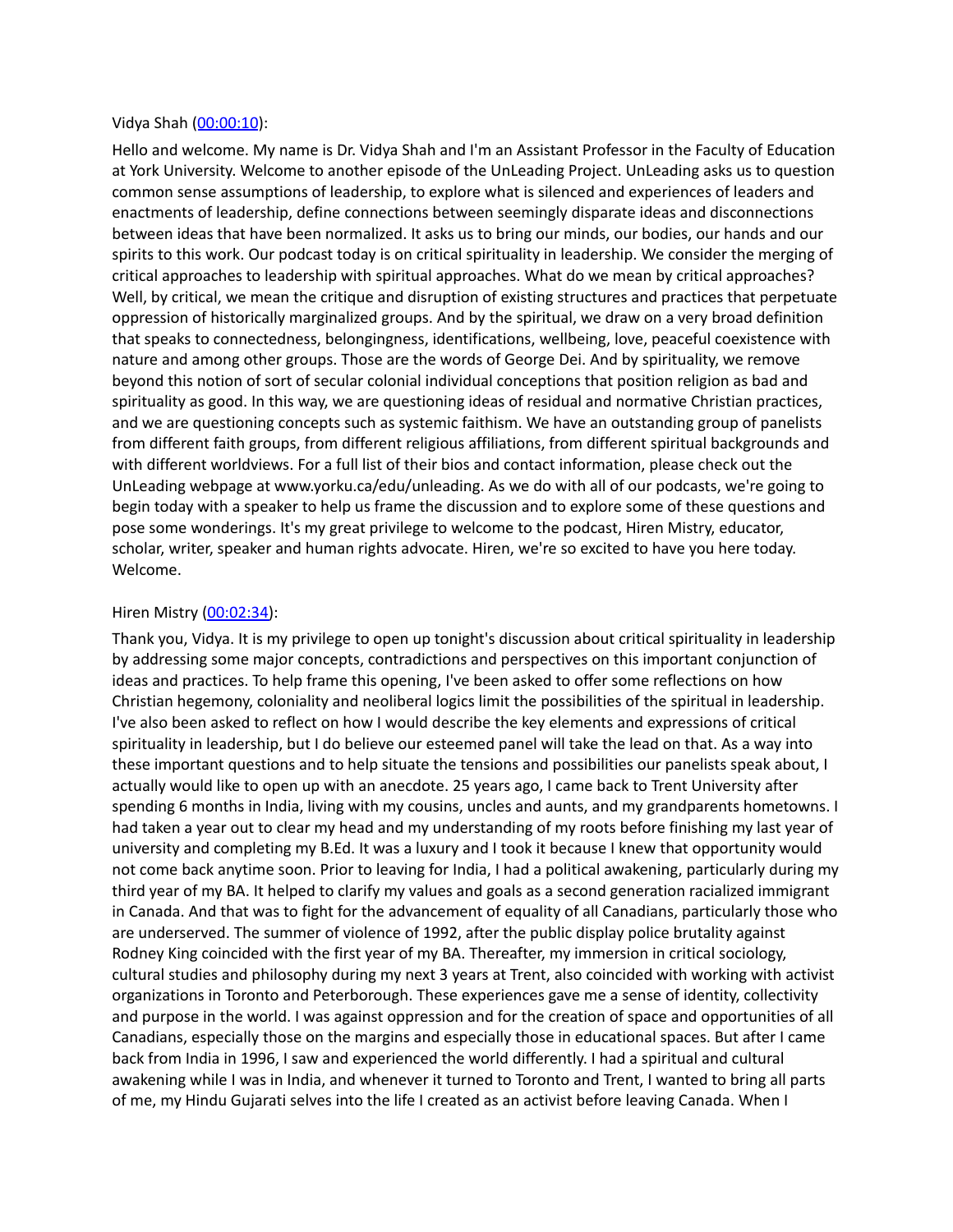returned, I openly identified as a Hindu. I talked about activism, but also the limitations of Western sociology at capturing the essence and meaning of Hindu traditions, formal and informal I was exposed to, which also soothed my soul and it grounded me incredibly. I wore these new found insights openly and my professors, and many of my activist peers who knew me prior to leaving, viewed me with suspicion and with criticism. Their distance from me and response signaled my first experience of the tension of spirituality and leadership and activism. It was hard. Before I left Trent, I ended up writing a piece in the local university magazine entitled, Entrapment and the Secular Discourse of Racism, about how the theories, strategies and stance as a political activism, occluded people like me from seeing what spiritual and religious people like me had to offer the movement. It also masks this theory of racism and anti-racism that was secular. It occluded how Hindus, Muslims and Sikhs in particular, were using their networks and spiritual resources as buffers against economic exclusion and racism. The intellectual and political closure I experienced from activists led me to leave activism actually for many years.

## Hiren Mistry [\(00:06:17\)](https://www.temi.com/editor/t/Xu7vKnOF3KLRk42n7d1h3uHw07kAcbR5AhtM-G_OmrscEClEA9mefRyw92JOCUvRJcCK0tZfmdKsFi8JwNP_K5yaRMs?loadFrom=DocumentDeeplink&ts=377.93):

This experience highlights some of the tensions of advancing spirituality within critical leadership, particularly ways in which Christianity, coloniality and neoliberalism in some extents define and limit the possibilities. And some of which I'll extend on for a couple more minutes. Number one, on Christianity, there's a strong shadow of Christianity and the history of public schools in Ontario and this ethos and its cultural forms continue today in policy, practice and school culture. Contributing factors, also how educators and staff see and understand religion. In Peel, the staff census revealed that the majority of employees identify as Christian, followed only by the religious nones or those with no religious affiliation. This raises questions about the received understanding that public schools are indeed secular spaces. Indeed, Christian celebrations in schools annually expose this tension too. In some schools, Christmas becomes a flashpoint of competing values, old versus new, tradition versus new ways of imagining inviting community and belonging and competing visions of multiculturalism, cohesion or specific normative values that set up expectations for BIPOC people, to behave in order for society to be civil and safe versus notions of unruly or dangerous pluralism. Still reflecting on Christianity, the received understanding of Christian fellowship continues to shape how religious identity, grace and social activism are understood and accepted in social institutions. This extends to public schools too. There is no doubt that Christian churches have a long history of advancing social reform movements in Canada and beyond. From Tommy Douglas to the role of Church organizations and sponsoring and assisting refugees, and the tradition of charity work for the poor and marginalized. But squaring this reality with the history of missionary work past and present, and conceptually how Christianity continues to define the limits of what is seen as acceptable forms of religiosity in schools--Particularly viewed in the debates around Friday prayer, religious wear, dietary restrictions, and non-Christian holy days.

## Hiren Mistry [\(00:08:20\)](https://www.temi.com/editor/t/Xu7vKnOF3KLRk42n7d1h3uHw07kAcbR5AhtM-G_OmrscEClEA9mefRyw92JOCUvRJcCK0tZfmdKsFi8JwNP_K5yaRMs?loadFrom=DocumentDeeplink&ts=500.091):

The increased presence of non-Christian students and families throughout the GTA continue to demonstrate the tension of the secular and the presence of Christian norms and values in schools. Colonialism continues to cast a shadow on Indigenous cultures and ways of being throughout the world. While the first wave of colonists set out to settle, conquer and exploit Indigenous lands, the second and third wave of colonists came in the form of missionaries, linguists and anthropologists. Many comb through the global south, looking for clues about the origins of humanity, with European civilization had presumably eclipsed and they were looking for the vestiges, the human past and the cultures and communities they had conquered. This set up the conditions for the colonized to see themselves as less than, as infantile, as heathen, as barbarian. This dynamic set up conditions also, for revivalist movements, particularly with the 19th century to set up visions of what it means to be Hindu, Sihk,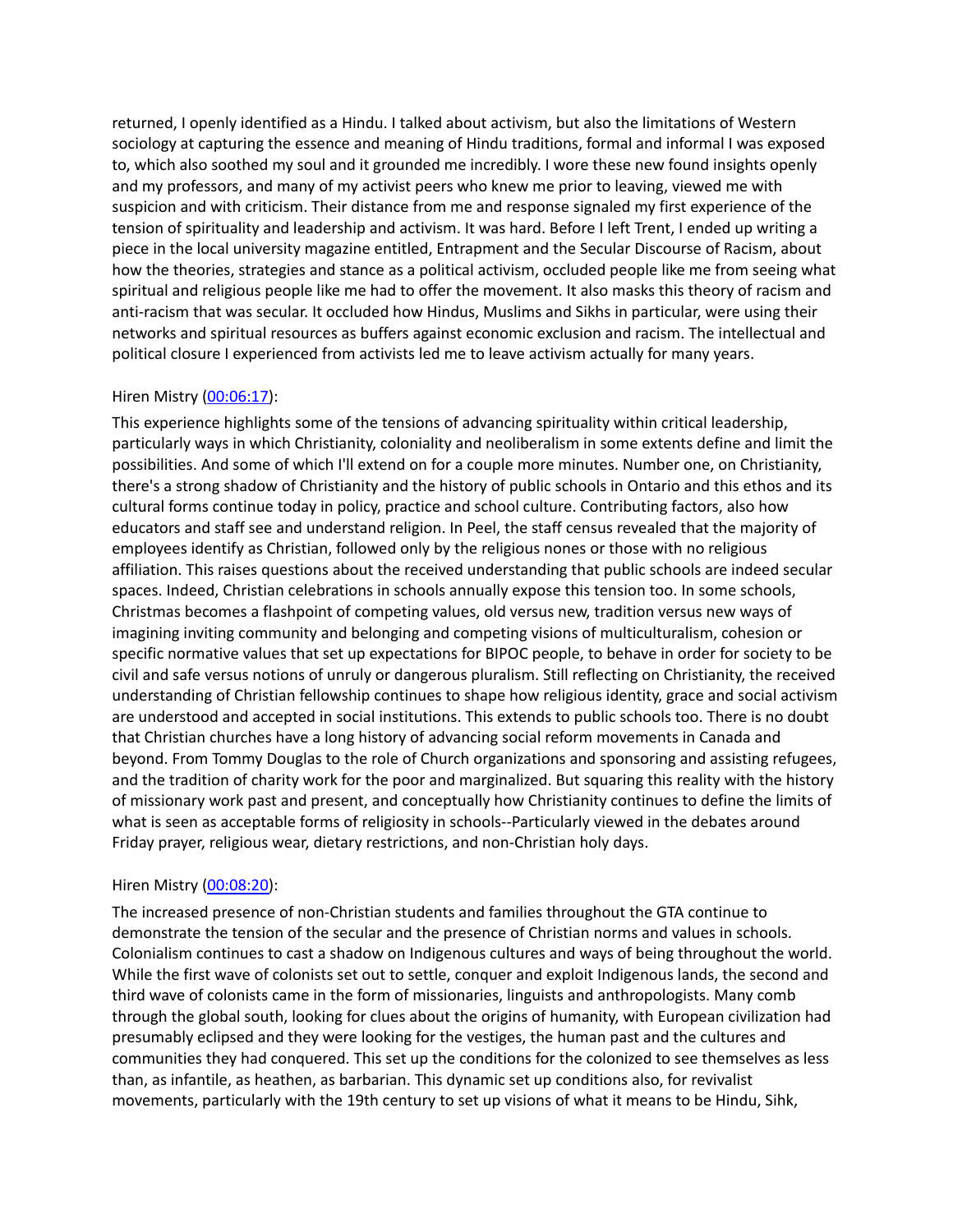Muslim or Jewish for example, which have caused at least 2 generations to experience violence at spiritual, emotional and material levels. What was at stake was the inherent plurality within these traditions that became lost in the diaspora or at least minimized and policed. This raises questions about how religious and spiritual ways of knowing in schools and communities and how they are recognized and honoured have been affected by colonialism. Lastly, neoliberal logics, mindfulness, yoga and the consumption of holistic practices as programs for self-improvement, empowerment, borrowing from Hinduism, Buddhism, Indigenous ways of knowing, in Kabbalah have proliferated in and out of educational spaces. But what are the connections of commitments beyond the refreshed and awakened individual? There has been an upsurge in what Salon calls spiritual meritocracy. To quote, "Spiritual meritocracy is the implicit idea here that our professional and financial growth depends on our spiritual merit, not in our presence or absence, social structures and biases. We are told that if we are grateful enough, we put enough happy energy into the universe then we'll be rewarded with the material wealth and earthly pleasures." Think, The Secret, we are told that actually we can have it all a rich, spiritual life leading to a material life. This kind of neoliberal spiritualism continues to exist and extend in our mindfulness programs through many schools. So all 3 in conclusion, Christianity, coloniality and neoliberal logics opens up space and sets constraints for critical spirituality in school leadership, including how these are allowed to show up in activism, as my opening anecdote, hopefully refers to. The reflections of the panelists will undoubtedly touch on and extend on some of these ideas, these tensions and contradictions and give them further life.

# Vidya Shah ([00:11:10](https://www.temi.com/editor/t/Xu7vKnOF3KLRk42n7d1h3uHw07kAcbR5AhtM-G_OmrscEClEA9mefRyw92JOCUvRJcCK0tZfmdKsFi8JwNP_K5yaRMs?loadFrom=DocumentDeeplink&ts=670.16)):

Hiren, thank you so much. That was so beautiful and I really appreciate the anecdote at the beginning. I totally see myself in that and think about how hard it's been for me personally to feel like I live in 2 different worlds, the spiritual world and the activist world, that at times speak to each other and at times don't. It's only when the body is calling for an integration of those 2 things deeply, that I had to listen and listen well. Thank you for that and for naming the ways in which Christian hegemony and coloniality, and neo-liberalism operate to silence and erase any plurality and difference. Such an important framing for our discussion today, so thank you so much for that. I'm really excited to extend this conversation and to extend some of the ideas that Hiren has shared with our wonderful panelists. I'll introduce them to you now, and we'd love to hear a little bit about them. First off, welcome Ixchel Bennett.

# Ixchel Bennett ([00:12:08\)](https://www.temi.com/editor/t/Xu7vKnOF3KLRk42n7d1h3uHw07kAcbR5AhtM-G_OmrscEClEA9mefRyw92JOCUvRJcCK0tZfmdKsFi8JwNP_K5yaRMs?loadFrom=DocumentDeeplink&ts=728.38):

Hi everyone, thank you for having me here. I'm really glad to be with an amazing group of people. I mean, already feeling the energy around us, even though we're here virtually. I am Indigenous Nahua/Zapoteca from Tenochtitlán (Mexico City). I was born and raised in Mexico and immigrated to Canada about 32 years ago. I've had different leadership positions throughout my career. I've been in education for the past 16 years and anything from teacher to special education teacher, working for the ministries, as a student work study teacher. Then I was also seconded at York and then I participated and supported the first Indigenous teacher education program at York University called WABAAN. Now I'm a vice principal in the only dual track school in TDSB. I think that's about it, thanks.

# Vidya Shah ([00:13:11](https://www.temi.com/editor/t/Xu7vKnOF3KLRk42n7d1h3uHw07kAcbR5AhtM-G_OmrscEClEA9mefRyw92JOCUvRJcCK0tZfmdKsFi8JwNP_K5yaRMs?loadFrom=DocumentDeeplink&ts=791.47)):

Thank you so much, Ixchel and welcome. Next, I'd like to welcome jeewan chanicka.

jeewan chanicka [\(00:13:16\)](https://www.temi.com/editor/t/Xu7vKnOF3KLRk42n7d1h3uHw07kAcbR5AhtM-G_OmrscEClEA9mefRyw92JOCUvRJcCK0tZfmdKsFi8JwNP_K5yaRMs?loadFrom=DocumentDeeplink&ts=796.41):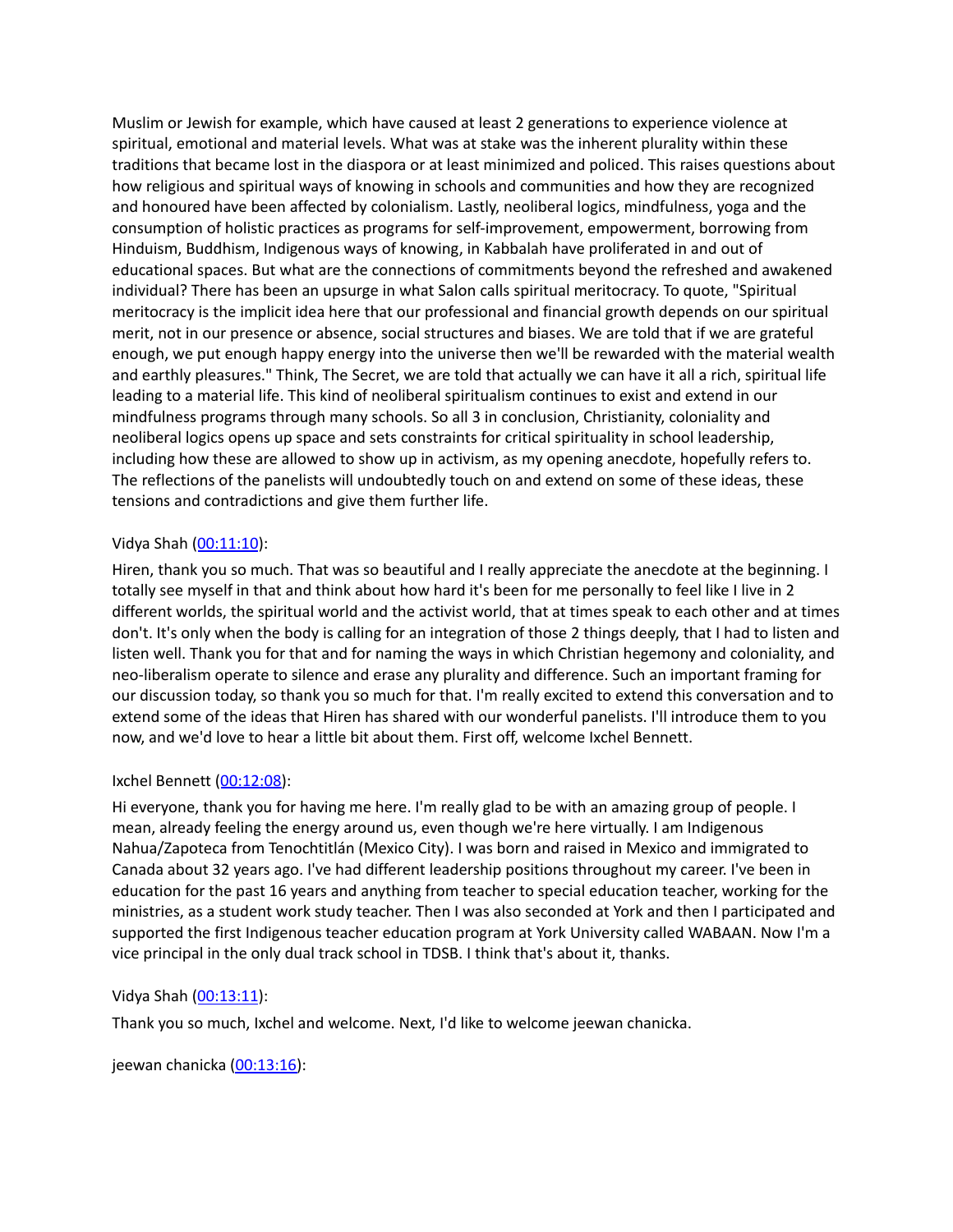Hi everyone, I'm happy to be here and be on such an amazing panel of distinguished speakers. I'm a superintendent for a growing international school system based out of Dubai. My work around critical spirituality and learning has really evolved from coming from a very mixed family of Hindu and Christians. I chose Islam and then subsequently, would find out about some of my own Indigenous roots and traversing as an organizer within social justice and activist work. It was really about considering who I was in that space and what I was working towards and my own relationship with myself and the people around me. Thank you.

# Vidya Shah ([00:14:11](https://www.temi.com/editor/t/Xu7vKnOF3KLRk42n7d1h3uHw07kAcbR5AhtM-G_OmrscEClEA9mefRyw92JOCUvRJcCK0tZfmdKsFi8JwNP_K5yaRMs?loadFrom=DocumentDeeplink&ts=851.43)):

Thank you so much, jeewan and welcome. Next I'd like to welcome Fiona Gardner. Welcome Fiona.

# Fiona Gardner [\(00:14:17\)](https://www.temi.com/editor/t/Xu7vKnOF3KLRk42n7d1h3uHw07kAcbR5AhtM-G_OmrscEClEA9mefRyw92JOCUvRJcCK0tZfmdKsFi8JwNP_K5yaRMs?loadFrom=DocumentDeeplink&ts=857.13):

Thank you and I'm really appreciating being part of this panel as well. How wonderful to find people with similar interests. So, I'm Australian, a White Australian woman. I migrated from Scotland with my family when I was 9. That's why I don't sound Australian, if you're thinking that's strange. My background is in social work and I've worked in social work, including in some leadership positions, for about 20 years and then moved to work at a university teaching social work. I think my experience reflects a bit about what Vidya was saying about having my spiritual and religious life and feeling quite separate from my work life. In social work, really, there is such a reluctance to include the spiritual and/or religious in your practice, particularly in Australia, but I think in other parts of the world as well. What led me into looking more deeply at critical spirituality was an experience very early on in my work here at the university. I had a group of students in a skills class, and part of the expectation was that people would talk about why they were interested in social work. After the class, a young man, who's a Christian, came to see me to say, Fiona, being a Christian is a really important part of this for me, but I really don't want to talk about this in the class. I think that if I do admit, admit was the word he used to being Christian, people will see me as being part of the patriarchy and they just will not want to know me. It's interesting how in terms of other people's experience and I've had other students say similar things, even though Australia is similar in terms of the predominant view being theoretically secular, but actually quite Christian. For these students, being Christian is seemed to be quite unacceptable. Several of them said things like if only I was Buddhist that would be better. That's what got me interested in this.

# Vidya Shah ([00:16:35](https://www.temi.com/editor/t/Xu7vKnOF3KLRk42n7d1h3uHw07kAcbR5AhtM-G_OmrscEClEA9mefRyw92JOCUvRJcCK0tZfmdKsFi8JwNP_K5yaRMs?loadFrom=DocumentDeeplink&ts=995.65)):

That's so interesting, thank you, Fiona. I'm thinking about how long it took me to start talking about spirituality in my professional life, even though it's been such a big part of my life for so many years. So thank you for sharing that. And last, but certainly not least, Bruce Rodrigues, welcome.

## Bruce Rodrigues [\(00:16:52\)](https://www.temi.com/editor/t/Xu7vKnOF3KLRk42n7d1h3uHw07kAcbR5AhtM-G_OmrscEClEA9mefRyw92JOCUvRJcCK0tZfmdKsFi8JwNP_K5yaRMs?loadFrom=DocumentDeeplink&ts=1012.87):

Thanks Vidya. I too, am excited to be part of this esteemed panel. My pronouns are he/him and identify as a South Asian male. I've spent my entire career of over 35 years in educational circles in various positions. Just briefly, I'm really looking forward to my new learning this evening as we interchange ideas with this panel and thank you to Hiren for his introductory comments. So look forward to the conversation.

## Vidya Shah ([00:17:22](https://www.temi.com/editor/t/Xu7vKnOF3KLRk42n7d1h3uHw07kAcbR5AhtM-G_OmrscEClEA9mefRyw92JOCUvRJcCK0tZfmdKsFi8JwNP_K5yaRMs?loadFrom=DocumentDeeplink&ts=1042.27)):

Thank you so much, Bruce, we're so happy that you're here. Building on what Hiren has shared in the beginning in terms of the merging of the critical and the spiritual and the new worlds that emerge in the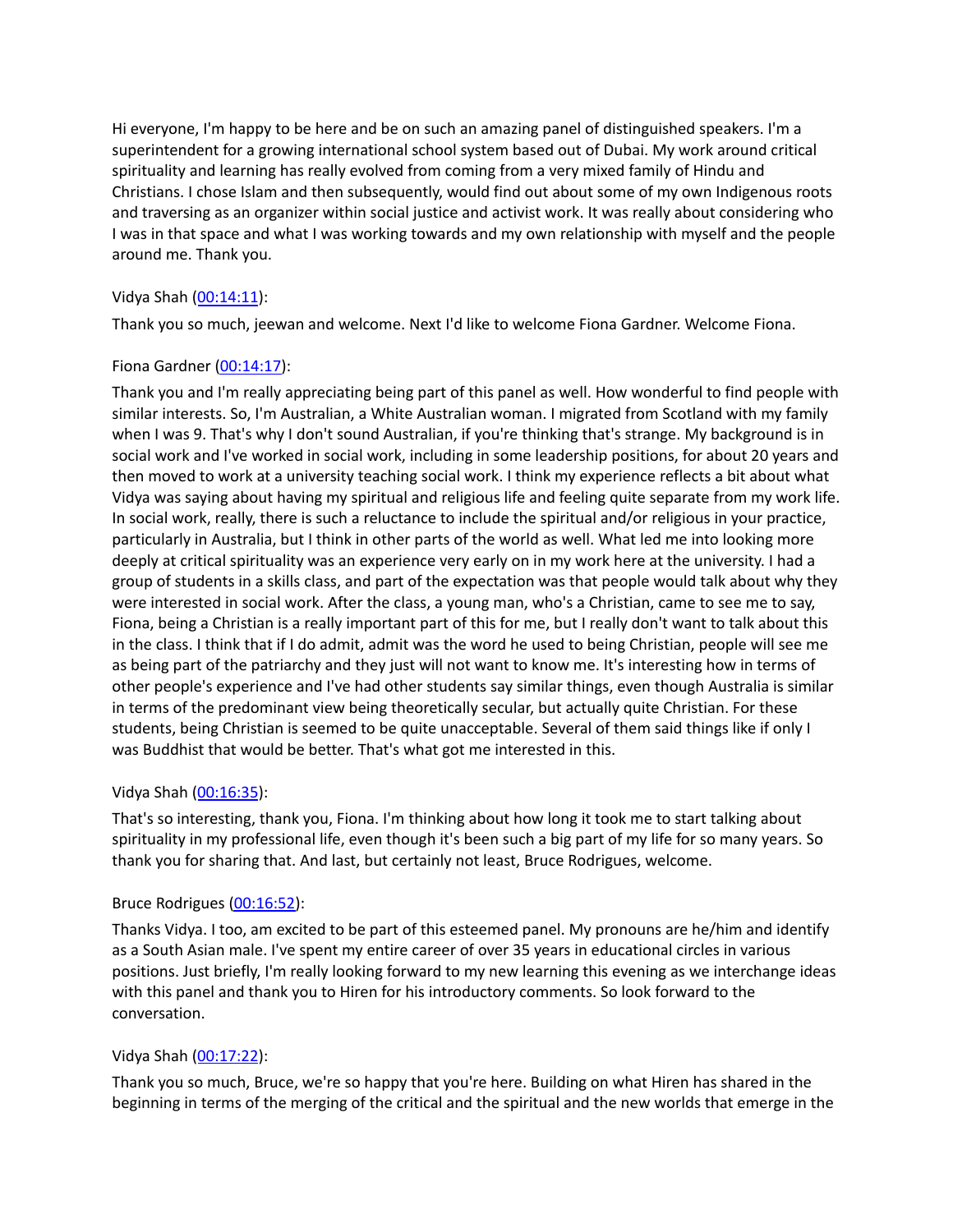mix of the critical and the spiritual. I'd love to hear how each of you sort of think about what does this work look like in your everyday practice? In thinking about critical spirituality in leadership in particular, what does that look like? Fiona, maybe we'll start with you.

# Fiona Gardner [\(00:17:49\)](https://www.temi.com/editor/t/Xu7vKnOF3KLRk42n7d1h3uHw07kAcbR5AhtM-G_OmrscEClEA9mefRyw92JOCUvRJcCK0tZfmdKsFi8JwNP_K5yaRMs?loadFrom=DocumentDeeplink&ts=1069.98):

Look, I think for me, this is a lot about trying to name this in the space that I'm in. I work in a very large university, big bureaucracy, and I think for me, it's about trying to name some of the assumptions, the values that underpin what we're doing and the way that we're working. Now, that's partly about doing that in the space with other people, but it's also about trying to be conscious of the values and beliefs that I'm operating from. Some of this can sound quite secular. For example, it can be about a belief in what kind of change is possible. So what kind of change is possible from me, how can I see things differently? How can I not make the kinds of assumptions that might be getting in the way for myself and to other people, but also looking at what are the assumptions that are part of how the organization operates and how is that influenced by the general culture, the social structures in which we are all operating. Sometimes it's about people's ability to express who they are and certainly that obvious examples of that would be around spirituality. Going back to my story really about the student who came to me feeling they couldn't talk about who they are as a Christian, wanting to say, this is not good. How do we do something about this? I think that experience got me to challenge myself about my allowing, I suppose, of that kind of narrative of not including spirituality, to be part of how we operated in our social work course and to say, where is the space for this? How do we make this more explicit? But it also comes out, I think in other things like my assumptions about what is possible to change and how I can be an agent for change. Now, I mean that in quite small ways, not necessarily big dramatic ways. An easy example of that for me would be very early on also in my career. A student was about to, I think be excluded from the course and she had a lot of personal issues really that made it difficult for her to participate. At that time I was quite daunted by the rules and regulations of the university. It seemed impossible really to get any kind of change, but I thought, well, I just really have to advocate for this student. I have to try. I went to talk to the administrative people who said, initially, said no, this is absolutely impossible, but when I told them the story of the student, suddenly it became possible for things to be different. I think that was a really good lesson for me of shifting from my assumption of this is too difficult, I can't achieve change here to saying, I always have to come from an assumption or belief that change is possible. I think for me, that's part of my personal self, as well as my professional self to say, if we're really looking for what's meaningful for people, if we're really valuing each person and their sense of possibility, then we have to act in ways that are looking for socially just change. That's part of my way of working with critical spirituality.

# Vidya Shah ([00:21:40](https://www.temi.com/editor/t/Xu7vKnOF3KLRk42n7d1h3uHw07kAcbR5AhtM-G_OmrscEClEA9mefRyw92JOCUvRJcCK0tZfmdKsFi8JwNP_K5yaRMs?loadFrom=DocumentDeeplink&ts=1300.92)):

Thank you so much, Fiona. And Ixchel, I know that you had some thoughts on this question.

# Ixchel Bennett ([00:21:45\)](https://www.temi.com/editor/t/Xu7vKnOF3KLRk42n7d1h3uHw07kAcbR5AhtM-G_OmrscEClEA9mefRyw92JOCUvRJcCK0tZfmdKsFi8JwNP_K5yaRMs?loadFrom=DocumentDeeplink&ts=1305.57):

Yes, thank you. Thank you, Fiona for sharing. When I think about critical spirituality in leadership, I really think about the whole in self, right? With a "W" and with a "h". I really think about how am I engaging in this leadership role physically, emotionally, mentally and spiritually and that spirituality for me has really transformed over the years. The more that I got to know who I am and where I'm from and what are my stories, that's when I really got to know my inner teacher. I also want to talk about ego because in leadership, there's a lot of ego that happens. I don't think ego has something that is negative, but I think it's a part of who we are and I also think that by being a spiritual well-being, you talk to your ego and you acknowledge your ego, but at the same time, ego could be a negative force into your leadership. I think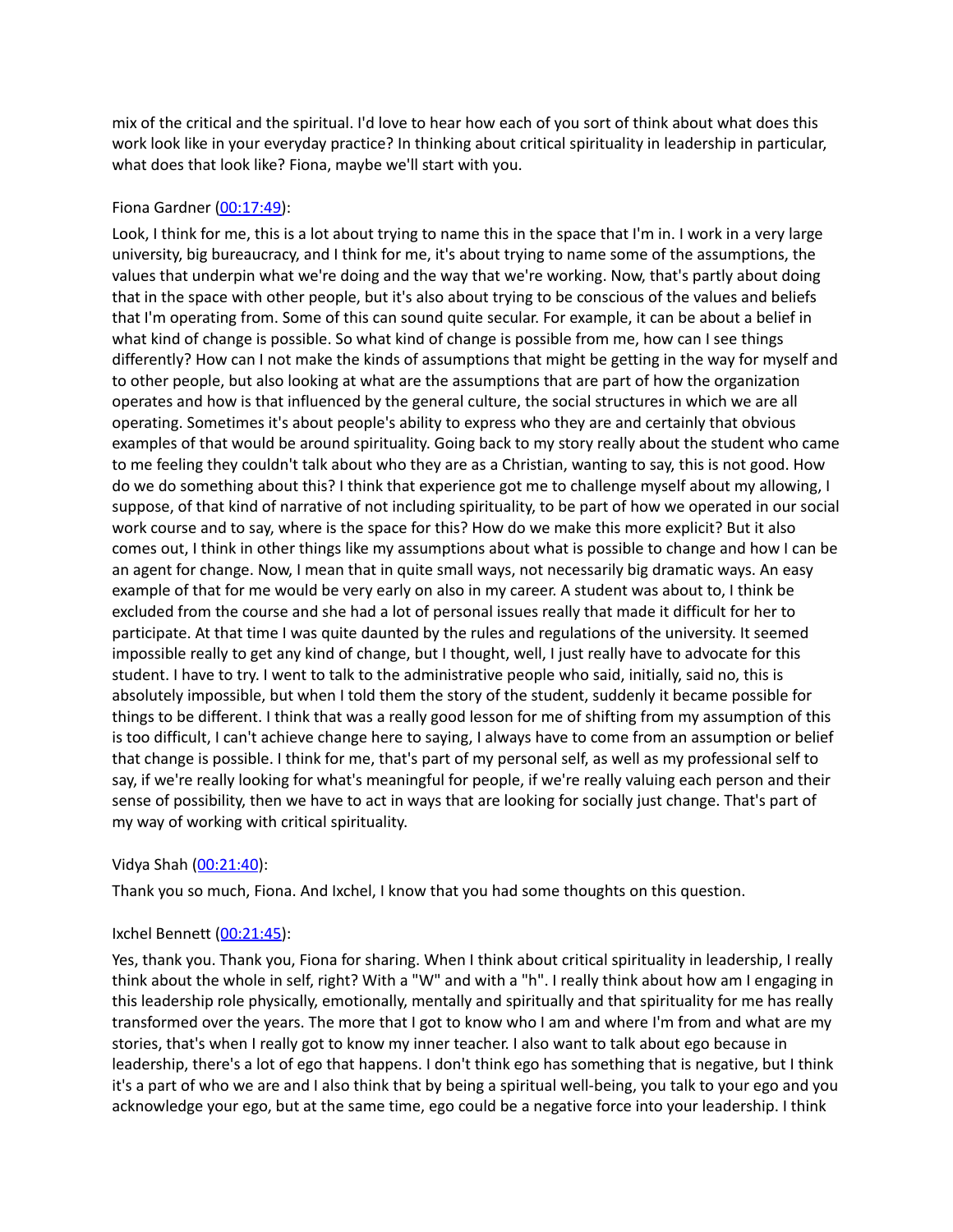this is what really happens a lot sometimes in the positions that we are in school boards, where the acronyms after your name or your position or your title, it really determines into who you are. I think about that today as we all introduced ourselves. We introduce ourselves first with what we do, our physical aspect, what we're working on. But really, and I think this is something that I want to change for myself, do we say, I introduce myself as an aunt, right? An auntie, I introduce myself as a partner, I introduce myself as a daughter, which also, in the role of family, those are the first positions of leadership that we have. The first positions of leadership that we learned from and that we learned with. Now, as I'm thinking about this question, even more, I'm thinking about, how we even introduce ourselves sometimes really demonstrates part of our ego that is not negative per se, but also we need to make room for the spiritual well-being of who we are. Some people introduce themselves with their faith. For me, I mean, faith has been very controversial in my personal life because I was born and raised a Catholic Christian, but it wasn't by choice and it wasn't from my parents by choice either. I shared the story about how my name is Ixchel, it's pronounced, (eeks-chell), it's an Indigenous Mayan name. When my parents went to baptize me in the church because that's something that you had to do in Mexico, the priest said, we're not going to name her Ixchel. And my parents are asking, well, why not? And they said, well, because it's not a Christian name. So the priest is the one that named me with my middle name to have a Christian name and my middle name is Maria. I only learned about that story in my 30s and I asked my mother, how come you never told me about this? She said, well, you never asked. One of the things I've also learned is that my own spirituality, my critical spirituality is I really have to ask more questions about who I am and where I'm from and what are my stories because that really helps me take off that peel of that onion and learn more about myself. At the same time, it's painful, right? It's hurtful to know that this colonial history that we have continues to have an impact today, without even knowing that even in your name, it's impregnated with what has happened. When it comes to schooling, I also think we, all of us work in colonial spaces where colonial violence continues, whether we realize it or not. This is why I think it's integral to bring critical spirituality into our schooling, into ourselves. It all starts with the self and the who am I has an educator, who am I as a leader? Who am I as the vice-principal, who am I in whatever role we're in because that really determines what we think, what we say, what we feel and what we do. That's something that's very challenging, but at the same time is, I find that it's very rewarding and it's ongoing. It's an ongoing battle within yourself that you're living through, which is, I like to say this expression, which is painfully good at times.

# Vidya Shah ([00:26:35](https://www.temi.com/editor/t/Xu7vKnOF3KLRk42n7d1h3uHw07kAcbR5AhtM-G_OmrscEClEA9mefRyw92JOCUvRJcCK0tZfmdKsFi8JwNP_K5yaRMs?loadFrom=DocumentDeeplink&ts=1595.14)):

Thank you so much for that, Ixchel. As you ended with that piece around painfully good. I just feel like so much of this work is also about naming where we are falling short for ourselves, normalizing that we are imperfect and that there is beauty to that. And normalizing instead of having to put on a front as to who we are, put on images as to who we are, as you said, to peel it back and to see what happens there. Thank you so much for sharing that. jeewan, I think you had some thoughts on this question as well.

## jeewan chanicka [\(00:27:08\)](https://www.temi.com/editor/t/Xu7vKnOF3KLRk42n7d1h3uHw07kAcbR5AhtM-G_OmrscEClEA9mefRyw92JOCUvRJcCK0tZfmdKsFi8JwNP_K5yaRMs?loadFrom=DocumentDeeplink&ts=1628.9):

Yeah, thanks everyone for the thoughts so far. I think there's a few things that I keep thinking about as an educator, it was around, how do we accept and think about the whole child who was in front of us or when I was an administrator, how do I support the staff or the communities that I was charged to serve? Of course, all of this is happening at the same time while I'm thinking about who I am and my own sense of purpose and why I do what I do. For as long as I've been in education over the last 20 years, most of the educators who I found that were committed to really trying to help children be successful, in spite of significant barriers that they face, all in some way had some sort of spiritual anchoring. But, it was interesting how none of us would ever really be able to talk about it, widely in the circles that we were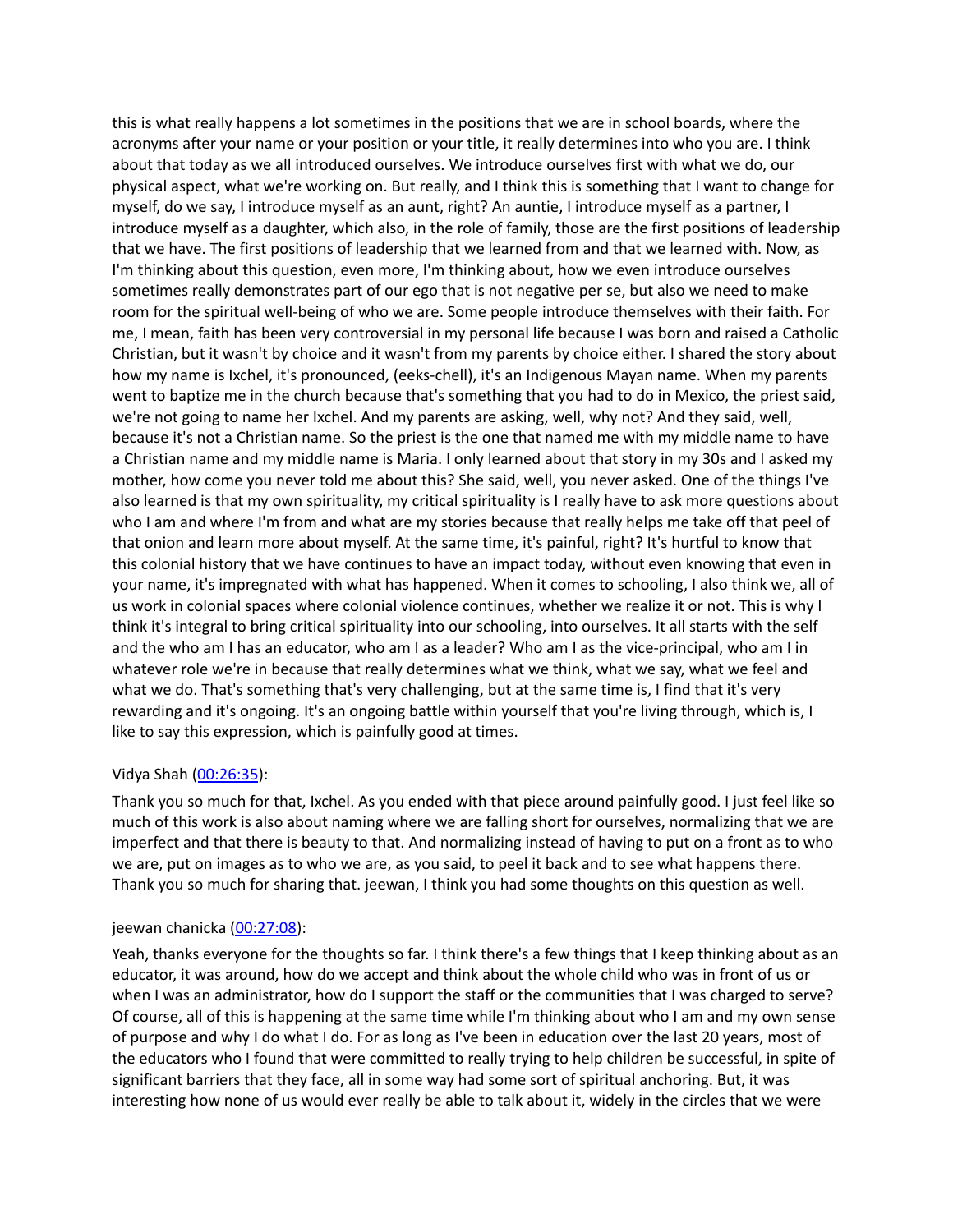in, except when we were together. So, that was something. And I guess as somebody who grew up as a child, I went to a Hindu elementary school and a Catholic secondary school and somewhere in that journey, I became Muslim. This idea of multiplicity of truths, right- that people come to the world as they are. And as they see and they understand who they are in the context of that. For me, there was this deep question about who am I? Islam really encourages you to think about your own personal relationship with the creator and to think about what service to others. That's shared by many faiths and spiritual ways of knowing, but there's a lot of, it was also like, informed by constantly being the Other, as Muslim walking into spaces to where I was always the Other, there was never a space to pray. There was always like, I couldn't eat the food. I would often find myself speaking on behalf of multiple people, whether it was, Hindus, who wouldn't eat meat or for Jewish people who wouldn't eat food that was mixed, all of those pieces. So then you'd have these conversations about, well, we're a secular school system and really, we're not. All of the structures of schooling are organized around a Christian calendar. They're organized around Christian beliefs and values.

# jeewan chanicka [\(00:29:48\)](https://www.temi.com/editor/t/Xu7vKnOF3KLRk42n7d1h3uHw07kAcbR5AhtM-G_OmrscEClEA9mefRyw92JOCUvRJcCK0tZfmdKsFi8JwNP_K5yaRMs?loadFrom=DocumentDeeplink&ts=1788.55):

There's this whole piece where secularism is used as a guise to mask a Christian hegemonic reality in one way, and/or to speak about secularism as if it's not a system of knowing, a way of knowing that's constructed in a particular way. So that was one whole piece where you're constantly battling the sense that religiosity and/or spirituality is a bad thing, right? It's somehow backwards and my own evolution as I grew, it was also as I was doing social justice work, it was going into spaces where the conception of religion was often conflated with also all things patriarchal, all things negative. That story that Hiren shared at the beginning really resonated because you're constantly battling with these pieces in yourself as you're going in and trying to figure out well, who am I in the process of all of that? And then, you add to that, as I got older, also finding out about my own Indigenous ancestry, which was veiled because of colonization and indentureship and all those pieces where we lost our names. Being able to find out all of that. And I remember a couple of years ago, I was sitting with an Elder, his name is Dave Cusheen out at Turtle Lodge. I said to him, I don't know how to keep doing this work without being angry all of the time because I get people coming to me with all the trauma and the really, really tragic ways that the system doesn't support them. And he asked me this one question, and I would say that it's been one of the most profound questions that I've been asked in many years. He was like, well, how can you come at it from a place of love? That really baffled me at the time. This idea of love and then what does that mean in my own personal journey, in my own sense of self and how I do the work that I do in order to be done in good service to others. I think those are a few things that are important and significant have been from me in my own journey around what we're calling critical spirituality.

# Vidya Shah ([00:32:20](https://www.temi.com/editor/t/Xu7vKnOF3KLRk42n7d1h3uHw07kAcbR5AhtM-G_OmrscEClEA9mefRyw92JOCUvRJcCK0tZfmdKsFi8JwNP_K5yaRMs?loadFrom=DocumentDeeplink&ts=1940.45)):

Thank you so much for those thoughts, jeewan, such a great conversation. Bruce, I'm interested in your thoughts on this question as well.

# Bruce Rodrigues [\(00:32:28\)](https://www.temi.com/editor/t/Xu7vKnOF3KLRk42n7d1h3uHw07kAcbR5AhtM-G_OmrscEClEA9mefRyw92JOCUvRJcCK0tZfmdKsFi8JwNP_K5yaRMs?loadFrom=DocumentDeeplink&ts=1948.73):

Thanks Vidya, and thanks to the 3 before me, in terms of jeewan and Ixchel and Fiona. Not much of what they said resonated with my own personal story, as well as my own professional sort of journey and story so I try to kind of move to a practical sort of piece in terms of how it is that I take critical spirituality and sort of immerse it into everyday practice perhaps. For me, it can extend from the mundane to the most profound and spirituality for me does not often equate to that notion of pious platitudes or pious piffle, but calls us more to that sense of being attentive to the experiences of the divine in our life. That could be from the simplicity of stillness, to the admiration of magnificent grandieur of nature, but perhaps the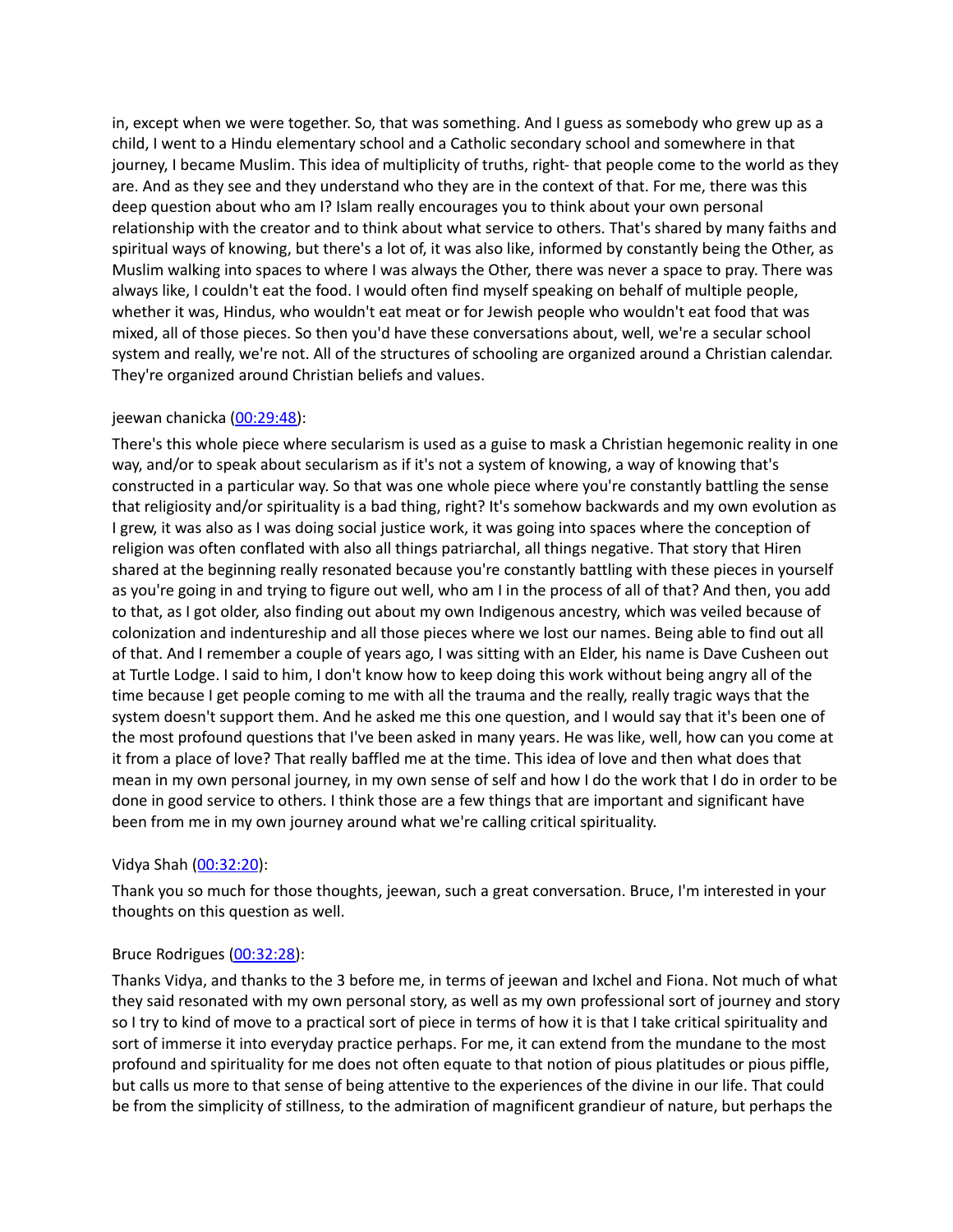most mundane for me is the ability to sort of adopt a stance of gratitude. How do I do this as a leader each day and make, other than just saying it, how do I kind of actually do it? I begin each day with 1 or 2 notes of genuine thanks to individuals who have made a difference for me from the day before. I try to kind of start the day that way to kind of make sure that my spirituality is immersed in terms of my practice. And again, one of the things that the others had mentioned around the stories of people, I think, as a leader, one of the things that we're called to do is to be an even keel because in leadership, you need to be able to listen to not just hear. To do that, I think you need to bring your whole self to work and Ixchel talked about that as well. People come to share their stories, their stories of pain, their stories of joy, of confusion, of discernment and we need to be with them through their experience. Oftentimes, it's happening literally in real time, one after another, and that sense of being an even keel, being able to kind of listen and not kind of judge in any particular way. I find that they're not coming seeking advice, but often just coming seeking a listening ear and each story happens to be sacred. It kind of has that that place of importance in terms of what it is that we're doing in our daily lives. Finally, I think you need to embrace the interior life. What I found in my journey is repeatedly that we are manipulated into paying attention to the immediate, especially as leaders, that sense of how do you do budget? How do you schedule? Those sorts of things. I believe that these are things that we will learn in time. However, as I look across the province, certainly, even the globe, I noticed that leaders begin their formal leadership careers much earlier and are staying longer. My question often to leaders and myself around that is what will sustain them in their ability to navigate those times? I think that what's going to sustain them is the interior life, that place of reflection, that place of personal forgiveness, that place of passion and deep self-love. I think these are the things that we need to spend time on in our everyday practice, if we're really to kind of engage with critical spirituality.

## Vidya Shah ([00:35:44](https://www.temi.com/editor/t/Xu7vKnOF3KLRk42n7d1h3uHw07kAcbR5AhtM-G_OmrscEClEA9mefRyw92JOCUvRJcCK0tZfmdKsFi8JwNP_K5yaRMs?loadFrom=DocumentDeeplink&ts=2144.31)):

Thank you so much, Bruce. The interior speaks so much to me, how much is happening in there that we are aware of, that we're not aware of. The importance of self-awareness in this work and almost sort of being and doing, and then watching the being and the doing for me, have been really important practices as well. Thank you so much for sharing that. And as we think about this, I'm interested in what your thoughts are as a panel on how does critical spirituality disrupt our ideas of schooling, of leadership and what challenges do you face in sort of leading from this vantage point? So maybe Ixchel, we'll start with you.

## Ixchel Bennett ([00:36:31\)](https://www.temi.com/editor/t/Xu7vKnOF3KLRk42n7d1h3uHw07kAcbR5AhtM-G_OmrscEClEA9mefRyw92JOCUvRJcCK0tZfmdKsFi8JwNP_K5yaRMs?loadFrom=DocumentDeeplink&ts=2191.31):

Yes, that's a really good question. You know, disrupting, for me, that was the keyword, how do we disrupt our ideas of schooling and leadership with critical spirituality? I have to say it's not easy. It's not that easy because we all have different worldviews. We all have different histories and stories. This question actually made me think about my childhood and just quickly a story. I grew up in circles and what that means is that every time we had to make a big family decision, my dad would sit us down, the whole family, I have four brothers and we would all sit down and my dad would make a discussion of, this is what we're talking about. Then, we would take turns and share our thoughts and feelings and questions and we were really encouraged to critically think and not just agree with what was being said. But also, with being in mind that it's not a debate club in that circle. And when we came to Canada, I remember I was 8 years old. My younger brother was 3, my oldest brother was 18, 17 and 16. My dad sat us down in the circle and said we were going to move to Canada and he told us the advantages and disadvantages, and he made us commit to some things that we would do when we came here. I really recall that because it was one of the most important conversations that I can remember I had with my family. It had a really big impact, and now as a leader I see engaging in and having relationships with the Anishinaabe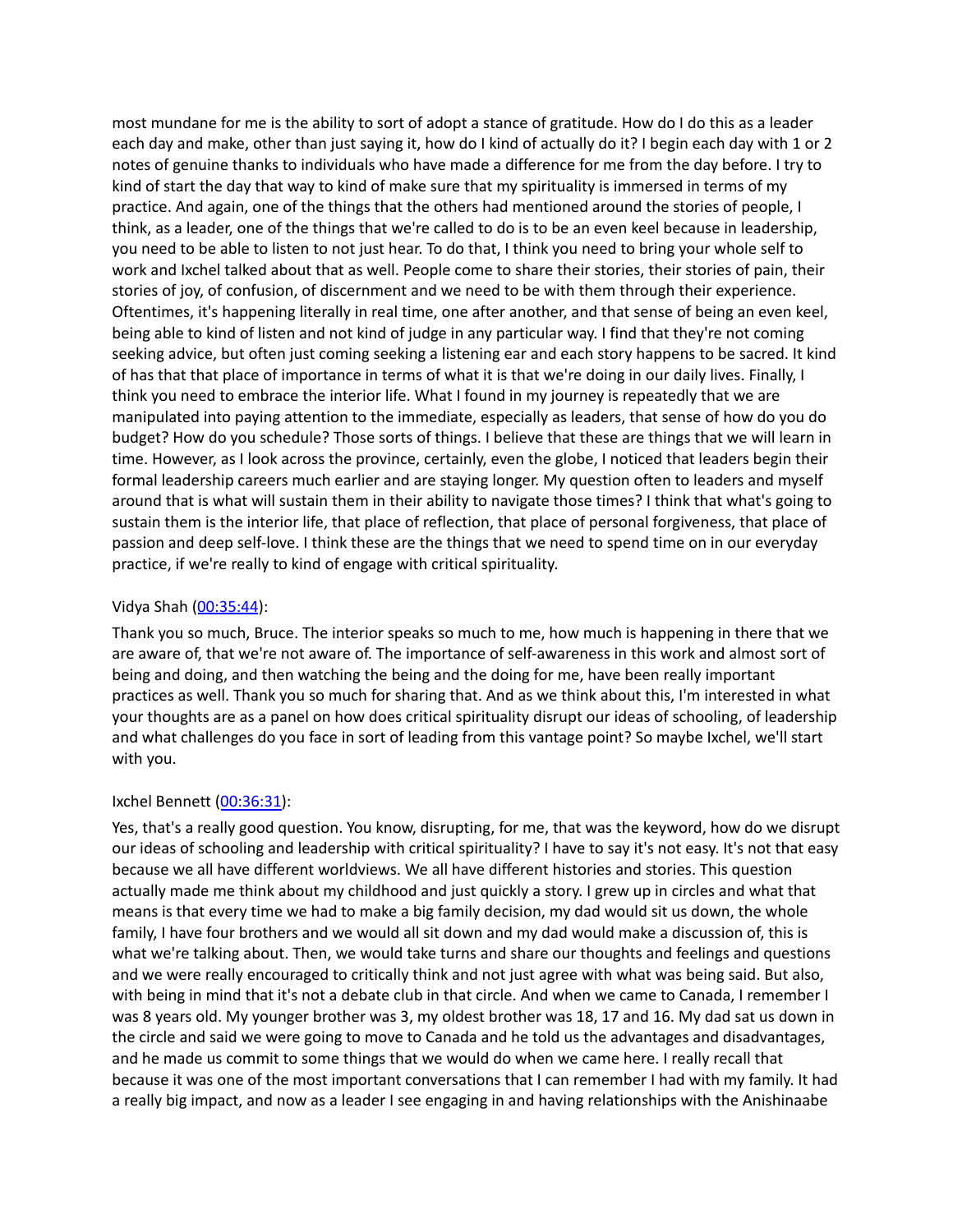people here from Tkaronto, the Ojibwe people, the Cree, Mètis, Mi'kmaq and many other nations. When I saw that they also lead in circles, that's something that brought me even closer with my relationship with them because even though we're all from Turtle Island, we have very distinct ways of being and doing and knowledge. But also, there's a lot of similarities. In my teaching practice, not realizing that it was circles or if there's a name for it, I realized that I've always led in circles. We always had class discussions even from kindergarten to post-secondary education, especially when we were engaging in really hard conversations. When I was teaching at York, we would engage in the courses that I taught were all equity-based and Indigenous education, Indigenous sovereignty, and self-determination, and there were really challenging in the sense that a lot of students just did not know what they didn't know, and they were challenging their own ideas and thinking, and circles really provided that space.

#### Ixchel Bennett ([00:39:32\)](https://www.temi.com/editor/t/Xu7vKnOF3KLRk42n7d1h3uHw07kAcbR5AhtM-G_OmrscEClEA9mefRyw92JOCUvRJcCK0tZfmdKsFi8JwNP_K5yaRMs?loadFrom=DocumentDeeplink&ts=2372.77):

Now moving forward as a leader and the vice principal in my school, there's another vice principal that I work with and a principal, and they both identify as a White, male, cisgender. Being in a dual-track school it was really important for me to have those circles back and to really engage in that conversation and not follow that hierarchy, that Western construct of hierarchy, where one is the leader and the other just follows, which I find very individualistic. I wanted more of a collective approach and one thing that I've reached out to the Urban Indigenous Education Centres, asking them if we can have an Elder that can engage with us to help us both walk in a good way as Indigenous and non-Indigenous administrators. We're in our second week of that and to me that is a way that I disrupt this idea of leadership. Even though we have other leaders in our system like superintendents, it was really important for me to have an Indigenous Elder in their conversation and that's something that we have. That's something that I learned from Indigenous peoples here from Tkaronto. I've also offered this in the way that we lead PD, professional development. Even though we're virtually online I say, this is a sharing circle and here are the norms that we're going to go by. The way that we do PD now today was the first day that we started with a session of 6 is that we're journaling, right? So making that space for journaling too, I think it's very important. I know that at first, staff was expecting something else, they were expecting here's a professional development. I started with the learning goals and it was more of a one-way conversation, which is what I've been used to before. But in this case, we left moments and for silence, we agreed that silence is another member of the group. We left time for journaling, right? Journaling can signify in different ways. It could be writing, it could be drawing a picture and we just really wanted to engage and start with that spirituality in the circle. We encourage others to bring that into the circle and so far it's been great. Then the way with dealing with conflicts because working in the board, you're dealing with a lot of unions. I find that way, there's no spirituality in a place for union when we're having a discussion with a member. One thing that even though we do, it is times that it's necessary and the staff member has the complete 100% right to bring a union representative. One thing that I've suggested several times is I invite staff members and say, would you welcome a circle where we can just share our thoughts and feelings where we can be open and honest, and where we can hear each other out. It's not about correcting or fixing or saving or saying what's wrong, but really collectively together engage in on this conversation about where there's issues, where there's that discrepancy of worldviews. Some staff have said, yes, let's go ahead, some staff prefer to have a union rep, which is fine, but I've noticed that it's a different way and people are not used to it. But I do hope that one day we, instead of having those meetings, what if we were to share that vocabulary to say, let's have a conversation together about X, Y, or Z right? When we lead in a circle, there's, Like I mentioned before, there's no hierarchy. Everyone is in an equal playing field where each individual is acknowledged by the gifts that they bring and it's not just one person in the room is held responsible for holding the conversation, but everyone is responsible for that. I think that's what I wanted to share, thank you.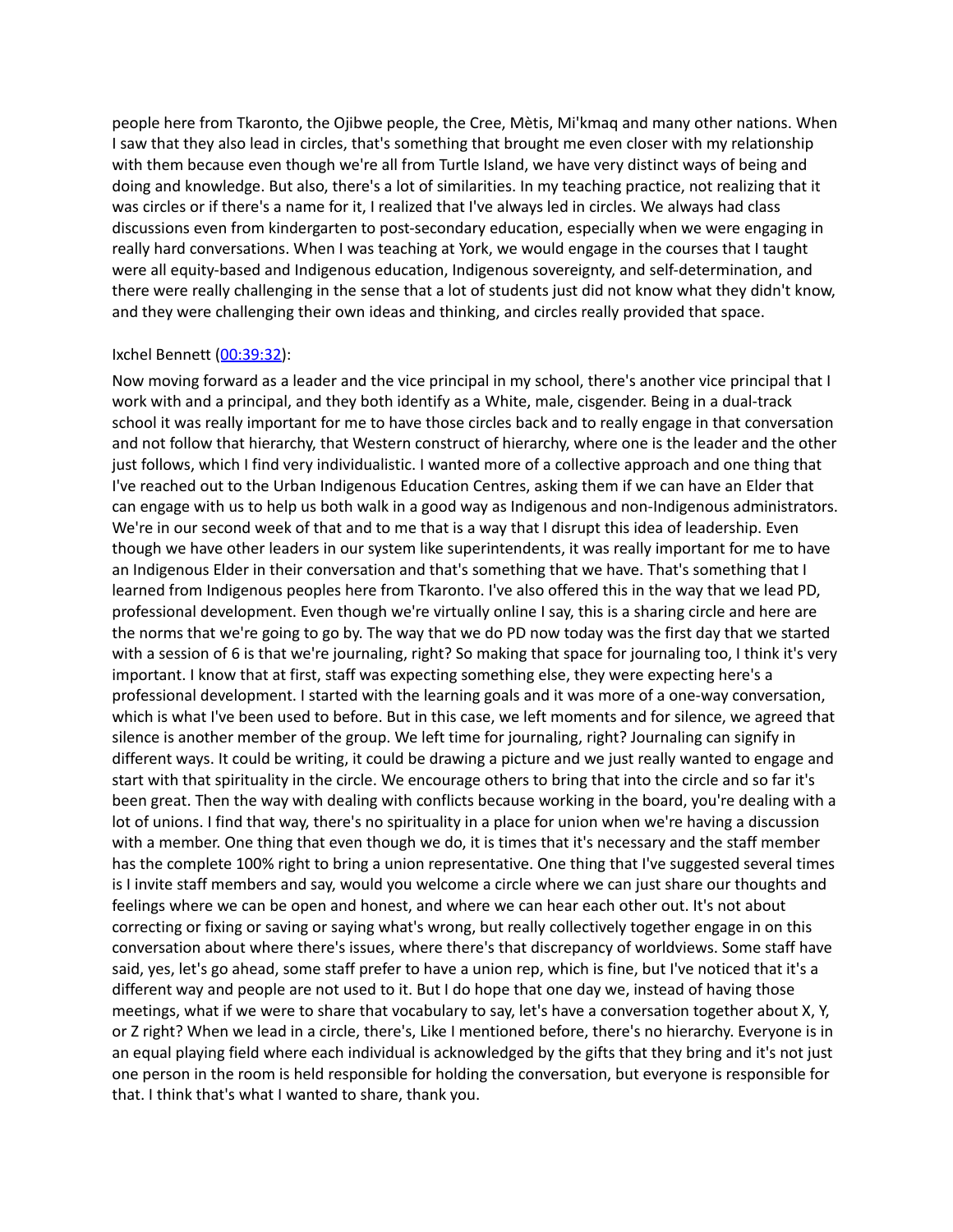## Vidya Shah ([00:43:49](https://www.temi.com/editor/t/Xu7vKnOF3KLRk42n7d1h3uHw07kAcbR5AhtM-G_OmrscEClEA9mefRyw92JOCUvRJcCK0tZfmdKsFi8JwNP_K5yaRMs?loadFrom=DocumentDeeplink&ts=2629.66)):

Thank you so much, Ixchel, that means a lot as a way to think about how we can really think about the role of spirituality and how we might relate to each other differently in opportunities of building positive relationships. Especially, when there's conflict, especially when it's difficult, especially when fear and nerves and all kinds of insecurities are arising. How can we centre different parts of ourselves in that conversation I think is such an important part of this. Thank you so much for sharing that. I'd love to hear from Fiona on this question as well.

## Fiona Gardner [\(00:44:30\)](https://www.temi.com/editor/t/Xu7vKnOF3KLRk42n7d1h3uHw07kAcbR5AhtM-G_OmrscEClEA9mefRyw92JOCUvRJcCK0tZfmdKsFi8JwNP_K5yaRMs?loadFrom=DocumentDeeplink&ts=2670.72):

I was really impressed with what you were saying, Ixchel. It fits, I think for me with part of how I like to work as well. One of the things that came out of thinking about critical spirituality for me, was how to encourage people to think about learning as being part of a community of learners. So in a classroom, wherever I can, I really want to set it up so that we're saying, how can we learn from each other rather than me being seen as the teacher expert with people as the, as the learners. Part of that for me, I think is about how do you convey your really deep sense and belief of the value of each person at a very fundamental level, absolutely what you were saying about all of who they are and how do you encourage that kind of attitude and expectation in the classroom. I think it does come back so much to modeling that behaviour and also being prepared to be as vulnerable as you are asking students to be. One of the ways that I like to work and it's interesting following on from what you were saying is about working in circles, reflective circles or reflective groups where people share a particular experience, often an experience that they've found challenging, puzzling, difficult, in some way, and that they would like to explore in a deeper way, including, so why is this meaningful for me? How does it fit with my values and my deepest beliefs. But part of what I do, if I'm asking students to be doing this or any group that I'm working with really is to model that myself first. So, to take an experience of my own and to invite the group, to help me to more deeply come to an understanding of that. What I find in that process and I guess I should say that it is really important to set that up with clear expectations about mutual respect and valuing. This is not a space for judgments or criticisms. This is a space for relishing and celebrating the very different ways that we can be. What I find in that space is firstly, I always learn a lot myself. The people that I'm working with are able to help me explore my own experience in ways that is meaningful to me, but it also opens up the space so that other people feel more able to share more deeply. I guess what my hope is that in that space that the students that I've talked about that sometimes the Christian students, but more often are now in our classes, students from a variety of religious backgrounds, as well as people with very different spiritual experiences, also feel able to share about those.

## Vidya Shah ([00:47:58](https://www.temi.com/editor/t/Xu7vKnOF3KLRk42n7d1h3uHw07kAcbR5AhtM-G_OmrscEClEA9mefRyw92JOCUvRJcCK0tZfmdKsFi8JwNP_K5yaRMs?loadFrom=DocumentDeeplink&ts=2878.09)):

Thank you so much, Fiona. Thank you. jeewan, I know that you had some thoughts on this question.

# jeewan chanicka [\(00:48:04\)](https://www.temi.com/editor/t/Xu7vKnOF3KLRk42n7d1h3uHw07kAcbR5AhtM-G_OmrscEClEA9mefRyw92JOCUvRJcCK0tZfmdKsFi8JwNP_K5yaRMs?loadFrom=DocumentDeeplink&ts=2884.2):

From my own self, I think, and thank you to the other panelists. Maybe if I think about it from the sense of my own self as an individual as well as the collective nature of our work, there's a few things that I think about. One, and I know a few people mentioned it is this idea of the ego and addressing the ego and the self. In terms of from a critical spirituality place and leadership, it's who am I as the leader, do I always need to be right? What does it mean to lead in a way where I'm trying to uphold and affirm the voices of the people that I serve, their dignity, and be able to come to some sort of collective approach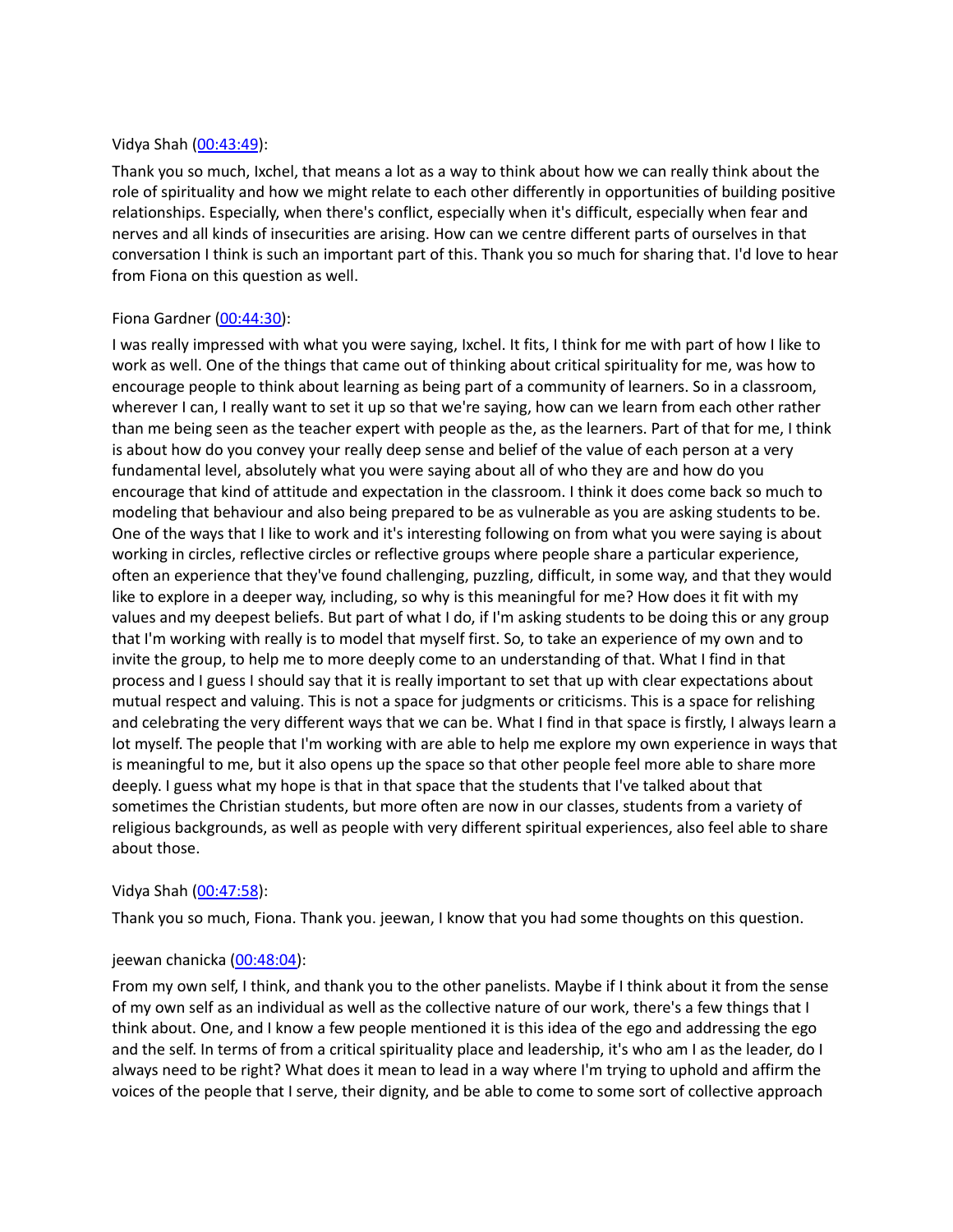to what we do. In that work, it's also meant for me really going deep into the many different identities that I hold and understand I'm both in terms of the power relations place in a colonial construct, as well as how those sites of identity can be both places of power, as well as trauma. And to really think about what it means to engage in the healing work that's necessary for my own self, with the understanding that if I'm not whole and continually working on myself and my healing, then I can't actually attend to the people and the communities that I'm in service to. The other way, the other thing has been around understanding this idea of truth and understanding that there really is this a multiplicity of truths. And people hold belief systems and ways of knowing, and they're deeply important and sacred and need to be honoured from the place in which people come just as I understand that from my own self.

# jeewan chanicka [\(00:50:11\)](https://www.temi.com/editor/t/Xu7vKnOF3KLRk42n7d1h3uHw07kAcbR5AhtM-G_OmrscEClEA9mefRyw92JOCUvRJcCK0tZfmdKsFi8JwNP_K5yaRMs?loadFrom=DocumentDeeplink&ts=3011.76):

Another way has been in the sense of otherness that I've experienced as someone who holds multiple identities and in my own body and thinking about those experiences in relation to one, how I may be doing that to others. A really quick example would be as someone who identifies as, a cisgendered male making decisions on behalf of trans-identifying students, how am I in a position of power thinking about what's necessary for those students and families to be able to support them well. In so doing this and it really ties to understanding the way that a White supremacy works in societies, understanding how these identities that we hold, how they operate in terms of power structures and power dynamics. So understanding not only myself and my own ego and that work, but understanding who I am and the power that I hold in a colonial construct in a society that gives me power for some things, and that would try to remove that power for other things. So that then extends to things like, how do I develop my own sense of learning and knowing, and reflecting critical practice to have courageous conversations, brave conversations, where we're not going to always settle everything where it's not always going to be touchy feely, but to create a space where we can hold the space through deep relationships in order to be able to say, you know what we may not yet be able to resolve this, but we're committed to each other in a deep way to be able to do that. That means at another level, the necessity for critical friends, for as a research practitioner, being able to tap into multiple types of critical pedagogies that will help me to really reflect and refine my practice and to really critique myself and to think about what organizational structures, what are the ways that we need to lead differently, that then becomes a with and for each other. I think, one of the other key pieces is what is leadership as stewardship mean? What does it mean to not be leading in a way where we're trying to own things and resources, but to be able to be effective stewards of it. Along with having a connection to the land and all of those pieces that are connected. I think for me, those are definitely some of the ways it's shaped my own leadership and the ways that I continue to reflect and think about it, and I will say, I have not landed on it. It's constantly evolving and I would say shifting and shaping as I move along.

## Vidya Shah ([00:53:31](https://www.temi.com/editor/t/Xu7vKnOF3KLRk42n7d1h3uHw07kAcbR5AhtM-G_OmrscEClEA9mefRyw92JOCUvRJcCK0tZfmdKsFi8JwNP_K5yaRMs?loadFrom=DocumentDeeplink&ts=3211.45)):

Thank you so much Jeewan and for naming some of those tensions. There's often an assumption that this work is pretty and is warm and fuzzy and it's not always. It is often, I think, in many ways develops our capacity to live and lead and learn in paradox intention in times of conflict and to challenge this binary that it's either good or bad, that it's either conflict or free of conflict, that it's either positive or negative, but to see in any situation emerging and a mixing of all of those pieces. So thank you so much. One of the things that I've been thinking about is speaking to both what you and Fiona were sharing about affirming the inherent dignity of each individual person. I'm also thinking about how we hold that intention with folks, for whom when systems of oppression are called out colonialism, White supremacy, patriarchy or cisheteropatriarchy, how do we hold it intention when it feels as though it is an assault to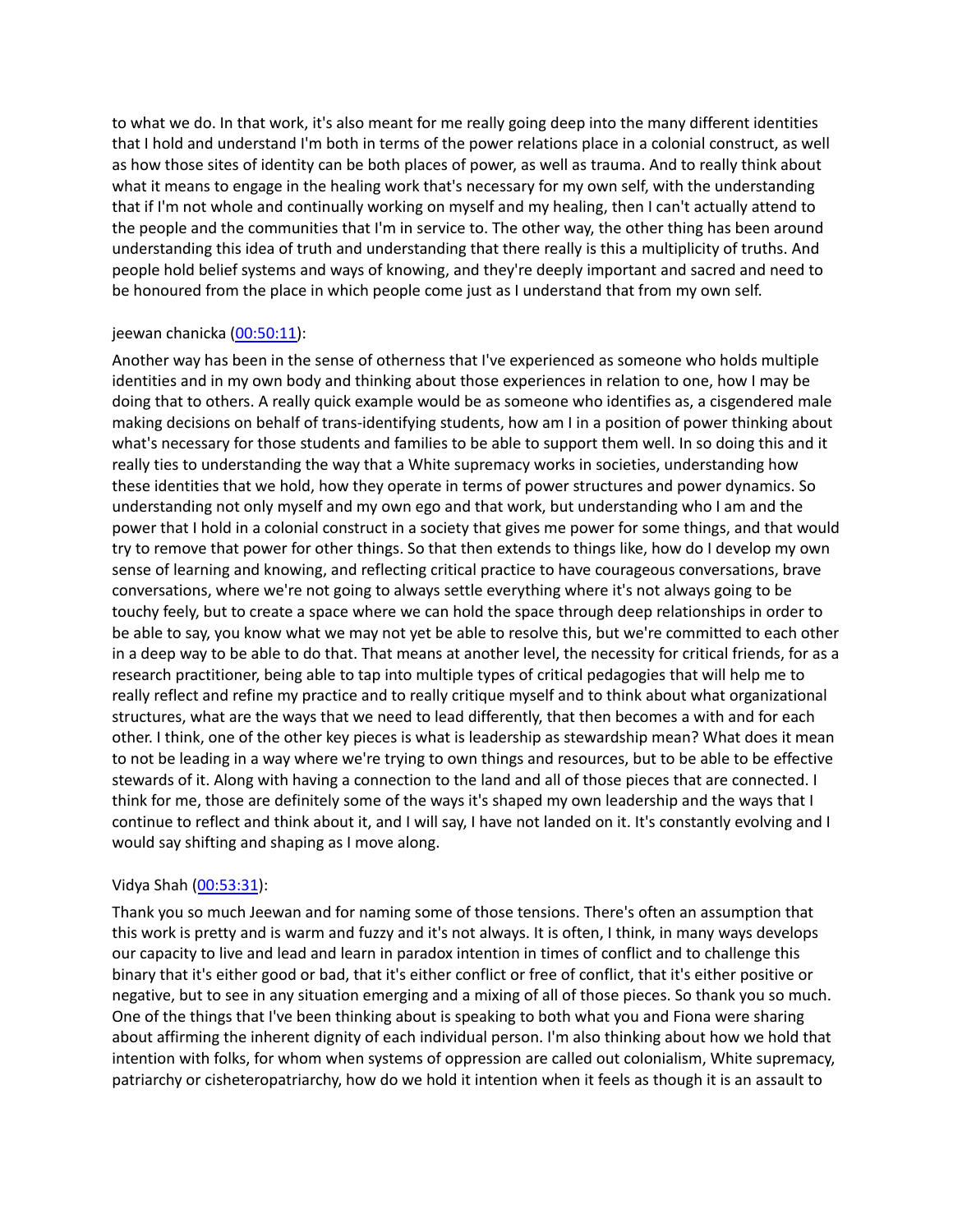the dignity of a person to name the systems of oppression in intention with actually affirming the dignity of each person? Bruce, what are your thoughts on that?

## Bruce Rodrigues [\(00:54:51\)](https://www.temi.com/editor/t/Xu7vKnOF3KLRk42n7d1h3uHw07kAcbR5AhtM-G_OmrscEClEA9mefRyw92JOCUvRJcCK0tZfmdKsFi8JwNP_K5yaRMs?loadFrom=DocumentDeeplink&ts=3291.78):

The whole notion of disruption for me speaks to the need to change our language and to really sort of be conscious of how it is that we speak. Just as an example, I think if we call the wick of a candle, a wick, the only thing that we'll do with it is burn it. But if we call it a string, I think that if you find yourself in difficulty camping or something like that and you cut yourself, you'll take the time to shave the wax off and actually use it to save your life in some cases. I think that as we move in these circles of critical spirituality and disruption, if we continue to call school school, I think we will continue to try and kind of do and be the way that we've always done in been for the last many, many centuries. And so it's important and incumbent upon us as leaders to try and kind of understand what that change of language looks like, and what is it that we as leaders want for our students in this time and space. To your point, particularly Vidya, in terms of I recall going up north in one of my escapades when I was with government and talking to them about some of the provincial assessment pieces that we do. I recall people up there saying it's very difficult for us up here when you people start to kind of create questions that say, and use names like, Rajeev or Olga or whatever. Our kids would much prefer Peter and Mary. So this whole notion that somehow or another that these names confuse or othered have not really sort of settled into that place of what we want for our students in terms of those attitudes towards global competencies. And in many cases, if we're still speaking the language of for our students of 21st century learning and leading, we're probably about 21 years behind. We need to embrace that sense of global competencies and here, we often will find sometimes state old ideas of knowing, doing and being, White folks that have kind of led and talked to us about these particular ideas for a long period of time. And we're confronted, I think, with a moral imperative to your question in particular, to disrupt the current safe track that leaders travel. When speaking of global competencies, we tend to stay the course with identifying skills, such as creativity, collaboration, communication, critical thinking, you know, character, education, citizenship, those sorts of things. Why is it that we miss colonialism, Critical Race Theory, White fragility, White supremacy, spiritual ways of knowing. How come those skills in terms of trying to understand those particular skills aren't part of the "cadre" of those skills that students necessarily need to know in a globally competent world? I think we ought to consider this notion of how we disrupt as a tripod, that sense of knowledge that needs to be part of an educational system. I think that in that sense of knowledge that needs to be part, let's debate on what knowledge ought to entail. It may not be Shakespeare and classical music and Renaissance art. It may well be reggae, steel drums, Indigenous art, African literature and they don't need to be mutually exclusive. How about the skills we may need that are most importantly, and one of the skills I think that we're going to need eventually that might be most important is ethical action. That sense of tripod between trying to identify and disrupt the knowledge that we need, the skill components that we need and how do we kind of get students to really move to ethical action. We can debate what ethical means, but clearly the need for students to move to action to that place of being able to disrupt from a standpoint of social justice. That really is that place of formative virtue, when in fact we get to that place of habitual disruption in order to move to a place of justice, we really become people of virtue. So that would be my sense of how we can disrupt very, sort of, practically.

#### Vidya Shah ([00:58:53](https://www.temi.com/editor/t/Xu7vKnOF3KLRk42n7d1h3uHw07kAcbR5AhtM-G_OmrscEClEA9mefRyw92JOCUvRJcCK0tZfmdKsFi8JwNP_K5yaRMs?loadFrom=DocumentDeeplink&ts=3533.04)):

And, you know, as you were speaking, it sort of lends nicely into our third question. Our third question really being one of possibilities. What possibilities emerge from centering critical spirituality in leadership? What do we hope that leaders might take away from this conversation and what do we hope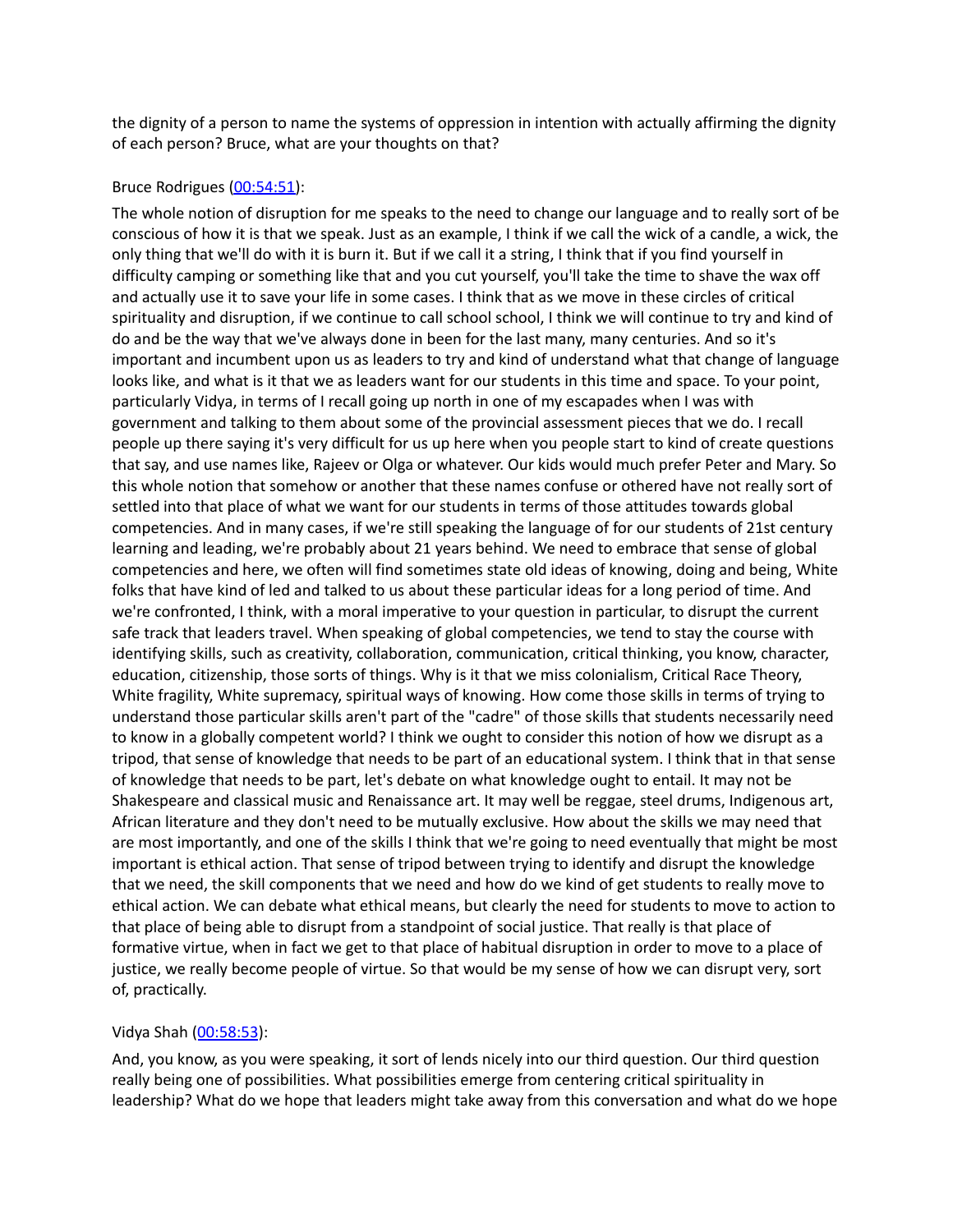they might engage in, or practice as people that are aware of and committed to and believe that there's a place for critical spirituality in leadership? So maybe we'll actually begin with jeewan on this question.

#### jeewan chanicka [\(00:59:27\)](https://www.temi.com/editor/t/Xu7vKnOF3KLRk42n7d1h3uHw07kAcbR5AhtM-G_OmrscEClEA9mefRyw92JOCUvRJcCK0tZfmdKsFi8JwNP_K5yaRMs?loadFrom=DocumentDeeplink&ts=3567.4):

Thanks Vidya, I think I want to answer this in 2 different ways. One, from the work that we need to do on ourselves. I mentioned before that the many different identities that we hold, especially when we think about it in a colonial construct is it's effectively you're navigating these power relations pieces. Those identities have become so important for us to go into, to be able to do a lot of the healing work because often they've been sources of trauma, whether we're racialized or as women, as Black people and people who are in the intersections of all of those. The other part of that is as we do that healing work and this may sound a little bit controversial, if it's taken out of context. But, it's as we heal those parts of ourselves and we come into them and to who we're meant to be in the fullness of ourselves, which is ideally what should be happening to children when they're on the landscapes of schools, it then becomes about the dissolution of those identities. How sometimes the boundaries or the very hard lines that may be drawn around them may actually be restrictive. That's something that I've really been working through in my own self as I try to do this work and really focus on the personal self. I think that as leaders it's not ever, I'm not by no means saying that we should dissolve all identities and then become not talk about it. I'm saying we absolutely need to go into them, understand them, heal from, the trauma, live up to them and love those parts of ourselves. And then, begin to think about what is it beyond those specific things. With regards to the possibilities in terms of how we move forward as leaders, I mean, one of the things that Sayema and I were talking about with regards to this is that for example, and this again is upheld and other ways of knowing as Muslims, you understand that leadership is about being in service to others. And often as people navigate secular systems, especially in our Western context where this idea of individuality and individualism is promoted sometimes at the cost of the collective, often people feel like they need to erase or negate those parts of themselves. Much like the story that Fiona shared earlier where people feel like I can't bring all of who I am. I think there's this opportunity to challenge that discourse, to be able to do that. I think one other tension that I just want to name is that as we work, we talk about students being able to bring their whole selves and staff and speaking up in moments of oppression when we see it, is also understanding how the system at times can hurt people when they do. From a critical spirituality place really being able to think about how we help people to anchor into one another. Like I was talking about where those tensions are, be able to raise them in our ways so that people don't need to feel like if they speak up, they're going to be harmed.

## Vidya Shah ([01:03:04](https://www.temi.com/editor/t/Xu7vKnOF3KLRk42n7d1h3uHw07kAcbR5AhtM-G_OmrscEClEA9mefRyw92JOCUvRJcCK0tZfmdKsFi8JwNP_K5yaRMs?loadFrom=DocumentDeeplink&ts=3784.71)):

Thank you so much, jeewan. Fiona, what are your thoughts on this question, I'd love to hear them.

## Fiona Gardner [\(01:03:08\)](https://www.temi.com/editor/t/Xu7vKnOF3KLRk42n7d1h3uHw07kAcbR5AhtM-G_OmrscEClEA9mefRyw92JOCUvRJcCK0tZfmdKsFi8JwNP_K5yaRMs?loadFrom=DocumentDeeplink&ts=3788.99):

Well gosh, there's so much that people have said already that I'm resonating with. I thought I would just say briefly for me, I think I want to say the two, you started off with the two things that I think the ways of being and the ways of doing are important for me. I think there is a lot in this for me about us paying attention as leaders to who we are and to our being selves, so that we are kind of modeling, I suppose, the way that we want to live this out. To demonstrate even some of those things about how can I constructively raise this issue and what do I do if it's really difficult for me. How can I model to people it's possible to do this and it will be manageable, it will be okay. But probably what I'm more want to talk about is one of the things that I have found really helpful that's worked in this space is trying to structure in places where this kind of conversation can happen. I think for most people who work in education and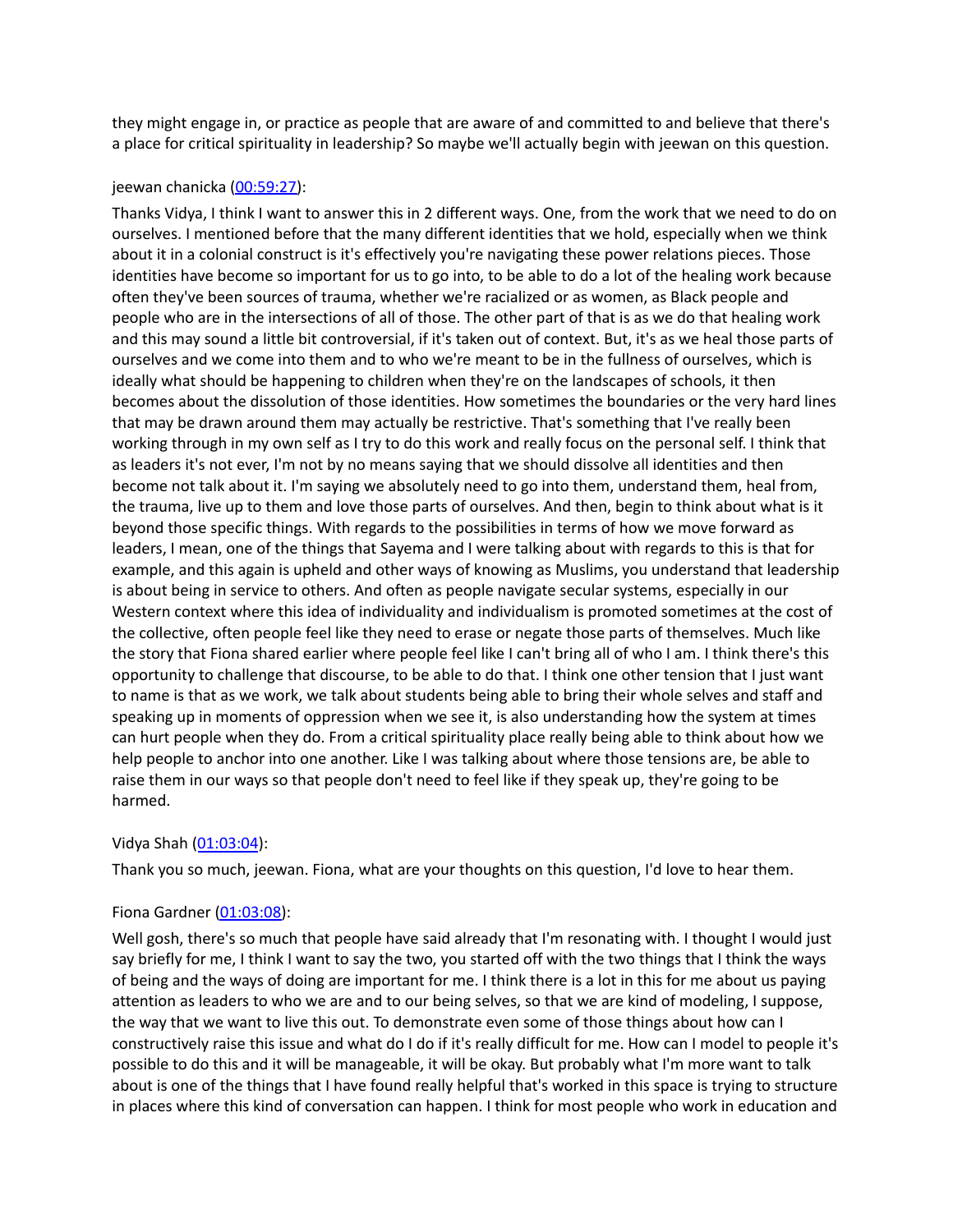certainly for most people who work in social work as well, life is so busy that it is hard to find spaces to open up these kinds of conversations. One of the things that I've been involved in recently is working in schools to build what are called reflective circles. These are built into the time that people would have for things like what would be called staff meetings here. There's small groups, maximum of 6 people, and the time is allocated by the school. There is some training about how to do these, but essentially they're very similar actually, well, in some ways to what Ixchel was saying about a circle, but there is a structure to how to do this. People would come and share an experience of something that's been difficult for them at school, a specific experience and work through a series of questions that are really to help them think about where am I with this? Where has my reaction come from and how to connect into where we were before, how does my reaction connect to my experience of who I am spiritually, who I am in my community and the kind of expectations there are from my school as an organization and from the community that I live in. How do I need to be aware of my own position, perhaps of privilege that influences how I experienced this position and what does that mean for me then, if I come to see my understanding differently, how do I need to act differently from the position of social justice? So just a really brief example. One of the principals actually in one of these groups, who's happy for me to use this example, had a particular reaction to a parent that she felt was an unhelpful reaction, and it was partly around, it was a mother who was not behaving in the way that she thought a mother should be acting. As she went through this process, she said, now I'm coming to see that so much of my reaction is about my assumptions of being a mother and those assumptions are partly influenced by who I am as a Catholic woman. They're also come from who I am as a Catholic woman who has been privileged, as a White person and who has not experienced the kinds of oppression, of marginalization that this person has. Where she got to then was a real shift in her understanding of her reaction, but also of how she needed to engage with this particular parent. Also, what that meant for how perhaps she was perpetuating some ways of acting that were unhelpful generally in the system. That started a process of thinking about how do we need to be as a school being different in these kinds of ways too. Now, that is a painful process to be and I could have used a story talking about this of my own experience of being in this same place in one of these kinds of reflective circles. It is about being prepared to say, and this is a really hard thing to say, I am part of being, in the language you use before Vidya, part of a system of oppression, that can be really unhelpful to other people. I need to be as a leader facilitating ways for myself and for other people to come to the ouch, ouch, ouch moments of this, but then to be able to connect with our sense of who we are at a more fundamental level, an open affirming spirituality, that means we can move beyond that to saying, well, where do we go with this now in a way that can be life changing for us and also for the others that we work with.

## Vidya Shah ([01:08:58](https://www.temi.com/editor/t/Xu7vKnOF3KLRk42n7d1h3uHw07kAcbR5AhtM-G_OmrscEClEA9mefRyw92JOCUvRJcCK0tZfmdKsFi8JwNP_K5yaRMs?loadFrom=DocumentDeeplink&ts=4138.33)):

I'm also interested in as you're sharing, there's so many great ways of thinking about how we do this work and the importance of witnessing I think, is something that's really standing out for me both witnessing of other and witnessing of self and the power of that in transformative work and transformative change. I think at times about I've in my sort of meditation practice have been sitting with this question of, how does the violence and the trauma that live in me, how does that get replicated out in the world, sort of mirrored out in the world, rippled out into the world? Oftentimes, we think of that in the affirmative and think about how does the joy and the compassion and the humility ripple out into the world, but simultaneously, as you're naming this piece around witnessing, just making me think about all of ourselves, how all parts of us might be mirrored out in the world, might be reflected in the spaces that we're in and reflected back to us, perhaps. Thank you so much for sharing that. I'd love to hear from Ixchel on this question as well, possibilities and what you'd like people to take away.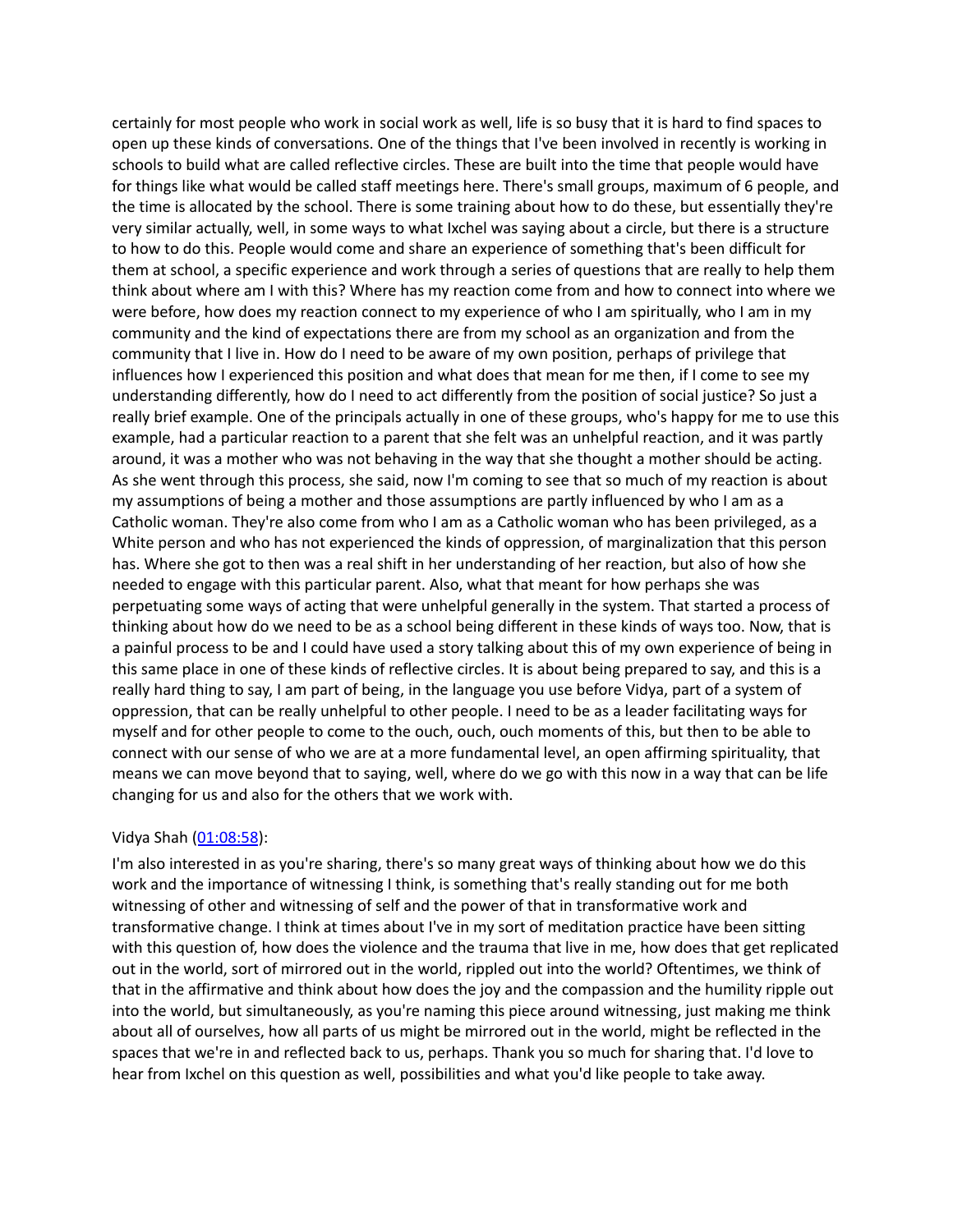## Ixchel Bennett ([01:10:12\)](https://www.temi.com/editor/t/Xu7vKnOF3KLRk42n7d1h3uHw07kAcbR5AhtM-G_OmrscEClEA9mefRyw92JOCUvRJcCK0tZfmdKsFi8JwNP_K5yaRMs?loadFrom=DocumentDeeplink&ts=4212.59):

What I'm thinking about is relationships. I find we hear that a lot, it's all about building relationships, it's all about building relationship. It truly is. It is about building relationships and relationships take time and time also takes patience. I find that in our busy world of education, patience is not always at the forefront. It's always quick, quick, fast, fast, get things done. I think that's why we miss in building those respectful relationships because we're too rushed. I really, would recommend to take the time, be patient and build those relationships. And one question that I ask is, how do leaders create relationships based on respect and reciprocity? Because when those relationships come there's responsibilities, but those relationships that we need to take reciprocal, right? We talked a lot about here about language, how language is very important and instead of saying, what's staff good at or what are they not good at? I do like to change that vocabulary and to say, what gifts do we bring in the table? What do we have to offer? When we changed the words to gifts, instead of saying, what we're good at or what we're not good at, because it's very binary, I feel that it engages and it creates a space for spirituality where we can have our whole self come into that space because classroom spaces have been very violent. They've been hurting students, they continue to hurt students with the way we're sharing pedagogical approaches. I think I'm gonna end it with it's all about building relationships, which takes time and patience, which is not an easy thing to do in our field when we know that there's a lot of work to do.

#### Vidya Shah ([01:12:14](https://www.temi.com/editor/t/Xu7vKnOF3KLRk42n7d1h3uHw07kAcbR5AhtM-G_OmrscEClEA9mefRyw92JOCUvRJcCK0tZfmdKsFi8JwNP_K5yaRMs?loadFrom=DocumentDeeplink&ts=4334.46)):

Thank you so much, Ixchel, for naming that and naming what happens in classrooms when this doesn't get centred, so thank you. Bruce, would love to hear your thoughts on this.

#### Bruce Rodrigues [\(01:12:26\)](https://www.temi.com/editor/t/Xu7vKnOF3KLRk42n7d1h3uHw07kAcbR5AhtM-G_OmrscEClEA9mefRyw92JOCUvRJcCK0tZfmdKsFi8JwNP_K5yaRMs?loadFrom=DocumentDeeplink&ts=4346.66):

I think what's my hope that leaders might take away from this conversation is that I hope that they interrogate systemic practices and ways of knowing that we take for granted. We sometimes identify them as status quo, things like, positioning our points of entry to conversation and leadership in a Judeo-Christian, White centred manner. Others have talked about circles and I too want to affirm that I think that in leadership, it is so much easier to dance in circles than to climb ladders. It just makes so much more sense as to how we kind of navigate that space, especially the space of disruption. I think that what I'd like leaders to take away is that they ought to kind of lead in disrupting and dismantling systems that support and promote systemic injustices. Look at who is not succeeding and move through an equity lens and not an equality one to really kind of raise those, especially students, but also others in terms of being able to disrupt those places. Disrupt the hiring practices in your institutions, what does experience really look like from a culturally sensitive lens and not just sort of talk about meritocracy in a very kind of, again, very White, sort of colonial sense. Finally, I think I'd like to end with simply by saying that I think it's important for leaders to embrace the journey motif. This work is not a trip, it doesn't have an end destination and it doesn't last a short time. It is truly a journey that we are walking and I think, as difficult as things get, one of the things that I often try to remember is that what's my job as a leader. In the end from a spiritual sort of context that lies deep within me, it's really to walk each other home and whatever home holds for you in that metaphor. And in staying with the metaphor to think about, who walked you home when you were really young, when it was difficult and you were bruised because someone attacked you either physically or emotionally, who was it that you walked home with? Was it your sister, your brother, the friend, the parent, the grandparent, the person that put their arm around you and recall telling them, as I recall telling them at times what happens to me, they would often say just by putting their simple arm around me, it's going to be okay. That, we're going to walk this together and I'm going to be here. That really kind of resonated with me that sense of safety that it brought when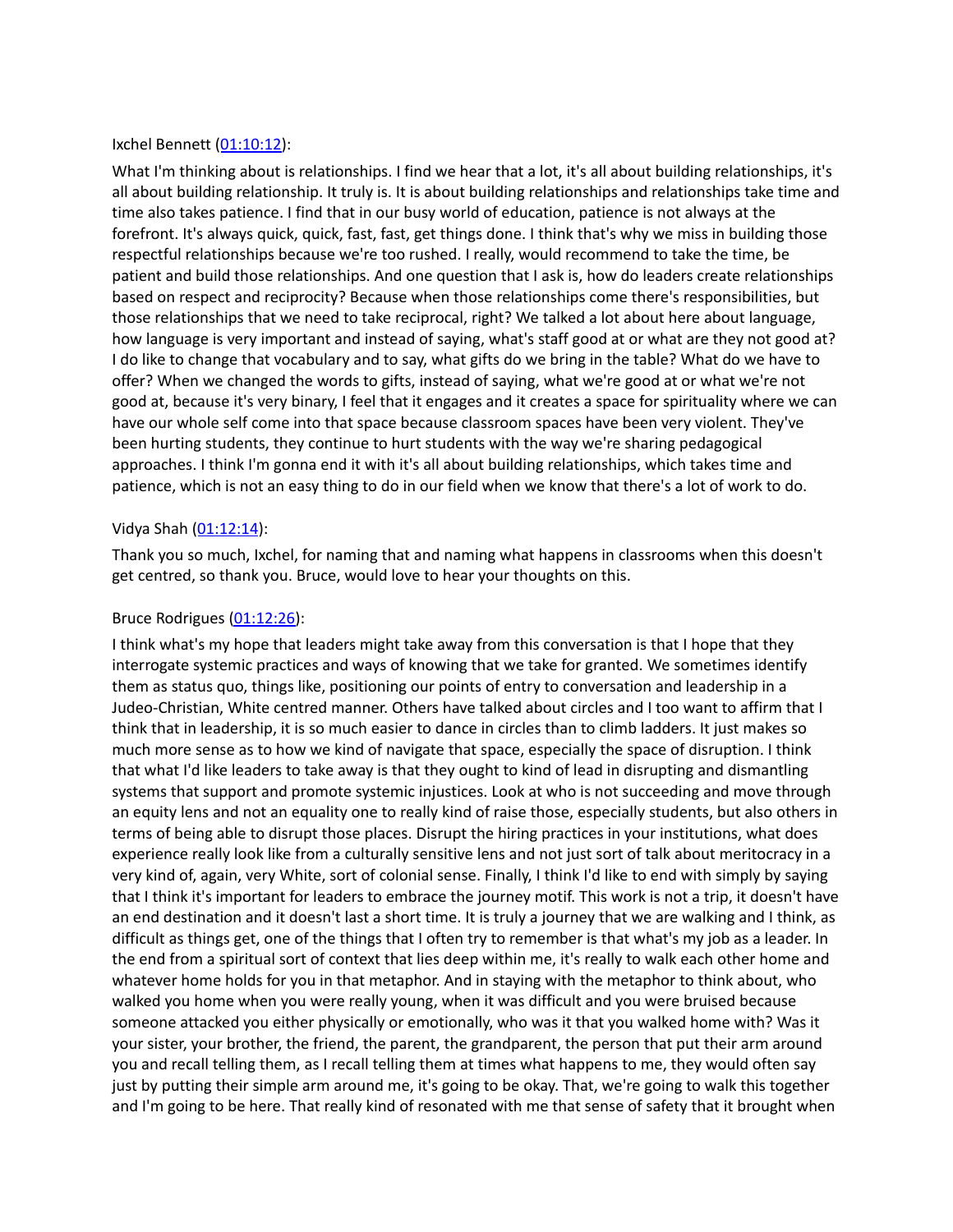people kind of were able to walk with me and even reinforcing that what had happened was wrong, but that you will be okay. For leaders, at this time in space, who walks you home now, how can there be more attention to walking each other home? What do we need to do in our deepest selves to really kind of embrace one another on this journey and find ourselves really moving along together. That really speaks to me about my deepest sense of spirituality as a leader.

## Vidya Shah ([01:15:41](https://www.temi.com/editor/t/Xu7vKnOF3KLRk42n7d1h3uHw07kAcbR5AhtM-G_OmrscEClEA9mefRyw92JOCUvRJcCK0tZfmdKsFi8JwNP_K5yaRMs?loadFrom=DocumentDeeplink&ts=4541.61)):

Oh Bruce, I just loved that whole metaphor and I've heard it the other way in so many ways that we educate children away from themselves, that we educate people away from themselves, but what might it mean for leadership to educate us towards ourselves, to lead us towards ourselves? I think that's such a powerful metaphor and to do that with each other on a journey, that's beautiful. Thank you so much. And jeewan, I think you had some final thoughts on this question.

## jeewan chanicka [\(01:16:11\)](https://www.temi.com/editor/t/Xu7vKnOF3KLRk42n7d1h3uHw07kAcbR5AhtM-G_OmrscEClEA9mefRyw92JOCUvRJcCK0tZfmdKsFi8JwNP_K5yaRMs?loadFrom=DocumentDeeplink&ts=4571.88):

Two quick things that I wanted to add and one is, as we're all talking about this idea of relationships and especially, I'm speaking as someone who has been an organizer and what would be identified as social justice spaces. How can we come at this work and education, we live it all the time, from a place of love, not like loving and being aware of and understanding that we have to act to help those who are oppressed, but to be able to also hold a space to be in relationship with the ones who may be implicated in the harm. That's a hard thing to do because it's not about giving people a pass, but it is about being able to see the humanity in people and to be able to hold a space so that we can get to some form of true justice, true solidarity. We learn from the Elders here that can be no reconciliation without truth, but before you even do that, you have to have those relationships. The other piece is I think that we are at a moment in history and at a time where we have the opportunity to really rethink and transform how we talk about schooling and thinking about schools and school processes. If we were to be able to interrupt a lot of the colonial constructs that we have now, to think about the possibilities of a truly inclusive space, then what we would be doing is creating "cadres" of leaders through the faculty. We would think about hiring and promotion processes that honour competencies that actually allows for people to bring their full self, bring it, be it, do it, be all you can be in a way that upholds one another and upholds those multiple truths. I think that that is we are at such a powerful moment if we can get to the place of being able to hold those tensions and relationship and be committed to working it out, seeing each other's humanity and understanding too, that this is an intergenerational project. We may not solve it in our lifetime, but we can definitely move the bar far enough so that our kids aren't having these conversations 20 years from now.

## Vidya Shah ([01:18:50](https://www.temi.com/editor/t/Xu7vKnOF3KLRk42n7d1h3uHw07kAcbR5AhtM-G_OmrscEClEA9mefRyw92JOCUvRJcCK0tZfmdKsFi8JwNP_K5yaRMs?loadFrom=DocumentDeeplink&ts=4730.38)):

Thank you so much, jeewan. This has been such a wonderfully rich panel and I want to really thank all of you for your thoughts and for your comments. I'd love to hear from Hiren, who's been listening in on these discussions and has some final thoughts to share with us as we close.

## Hiren Mistry [\(01:19:10\)](https://www.temi.com/editor/t/Xu7vKnOF3KLRk42n7d1h3uHw07kAcbR5AhtM-G_OmrscEClEA9mefRyw92JOCUvRJcCK0tZfmdKsFi8JwNP_K5yaRMs?loadFrom=DocumentDeeplink&ts=4750.98):

Thank you, thank you everybody for your incredible insights. As I listened to you, as I reflected on what you were saying, there are so many interesting themes that came to life. The one thing that has came to bear was that we are not human beings, we are human becomings and that notion of fluidity really ran through all of your narratives. That itself, I found was it was a highly productive, yet disruptive idea that smacks in the face of the linearity, the hierarchies, the org charts, and the sense of false logics that are a